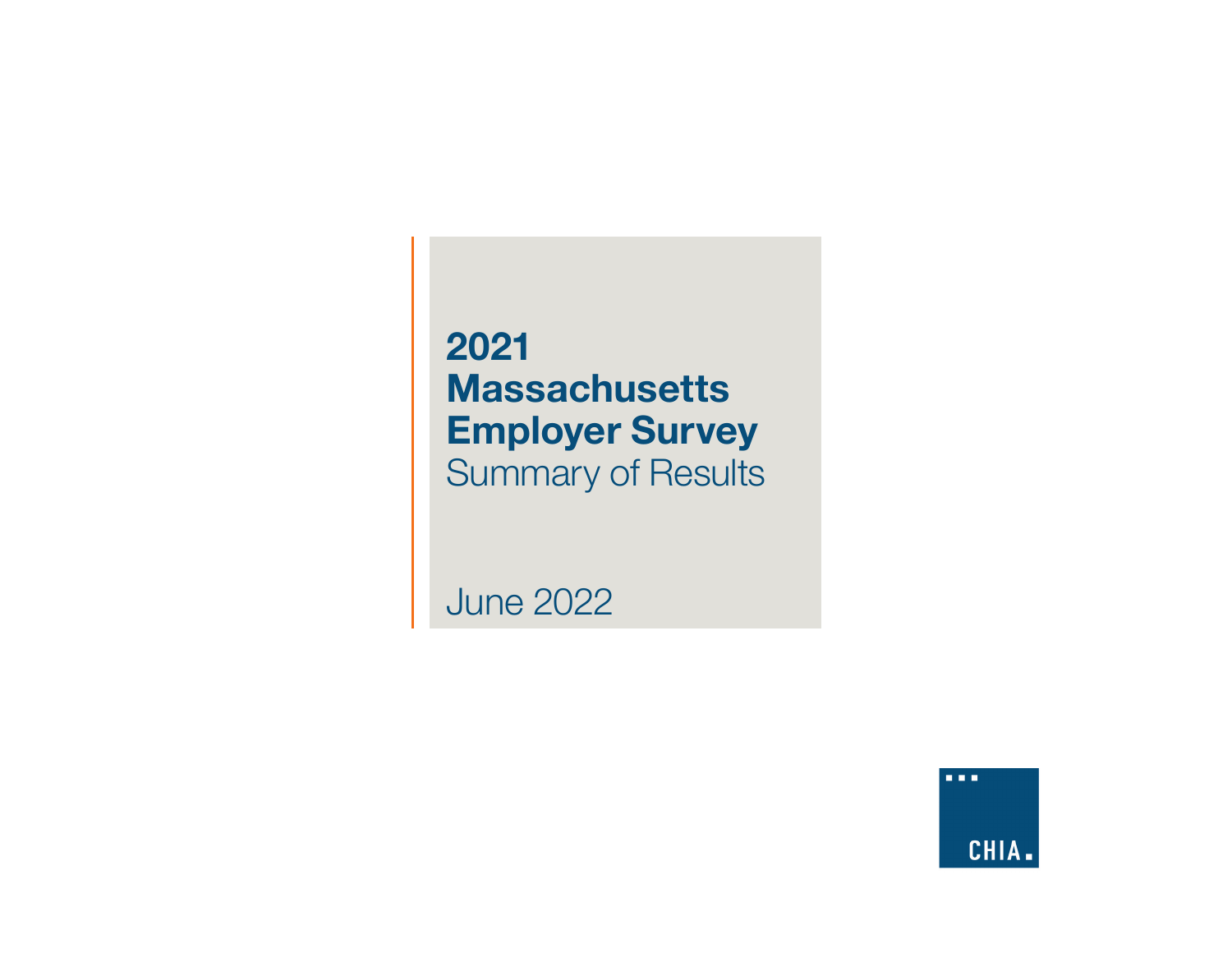# Table of Contents

| Annual Deductibles, OOP Limits, and Copayments for Single Coverage: MA vs. U.S. (2021) 22 |
|-------------------------------------------------------------------------------------------|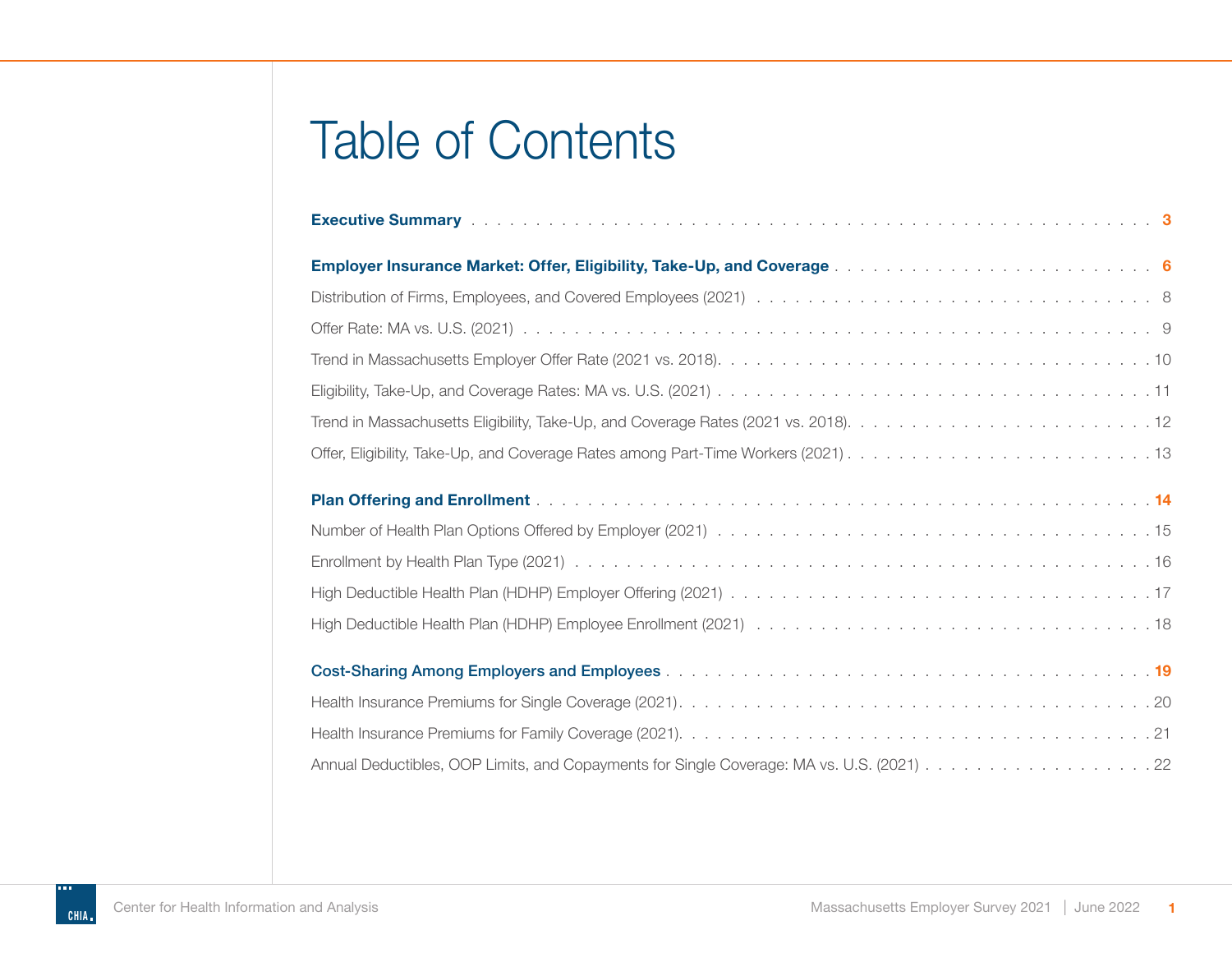# Table of Contents (continued)

| <b>Decision Making Among Employers on Health Insurance International Amortal Amortal Making Among Employers on Health Insurance International Amorta Amorta Amorta Amorta Amorta Amorta Amor</b> |  |
|--------------------------------------------------------------------------------------------------------------------------------------------------------------------------------------------------|--|
|                                                                                                                                                                                                  |  |
|                                                                                                                                                                                                  |  |
|                                                                                                                                                                                                  |  |
|                                                                                                                                                                                                  |  |
| The Impact of COVID-19 on Massachusetts Employers, Employees, and Benefits 28                                                                                                                    |  |
|                                                                                                                                                                                                  |  |
|                                                                                                                                                                                                  |  |
|                                                                                                                                                                                                  |  |
|                                                                                                                                                                                                  |  |

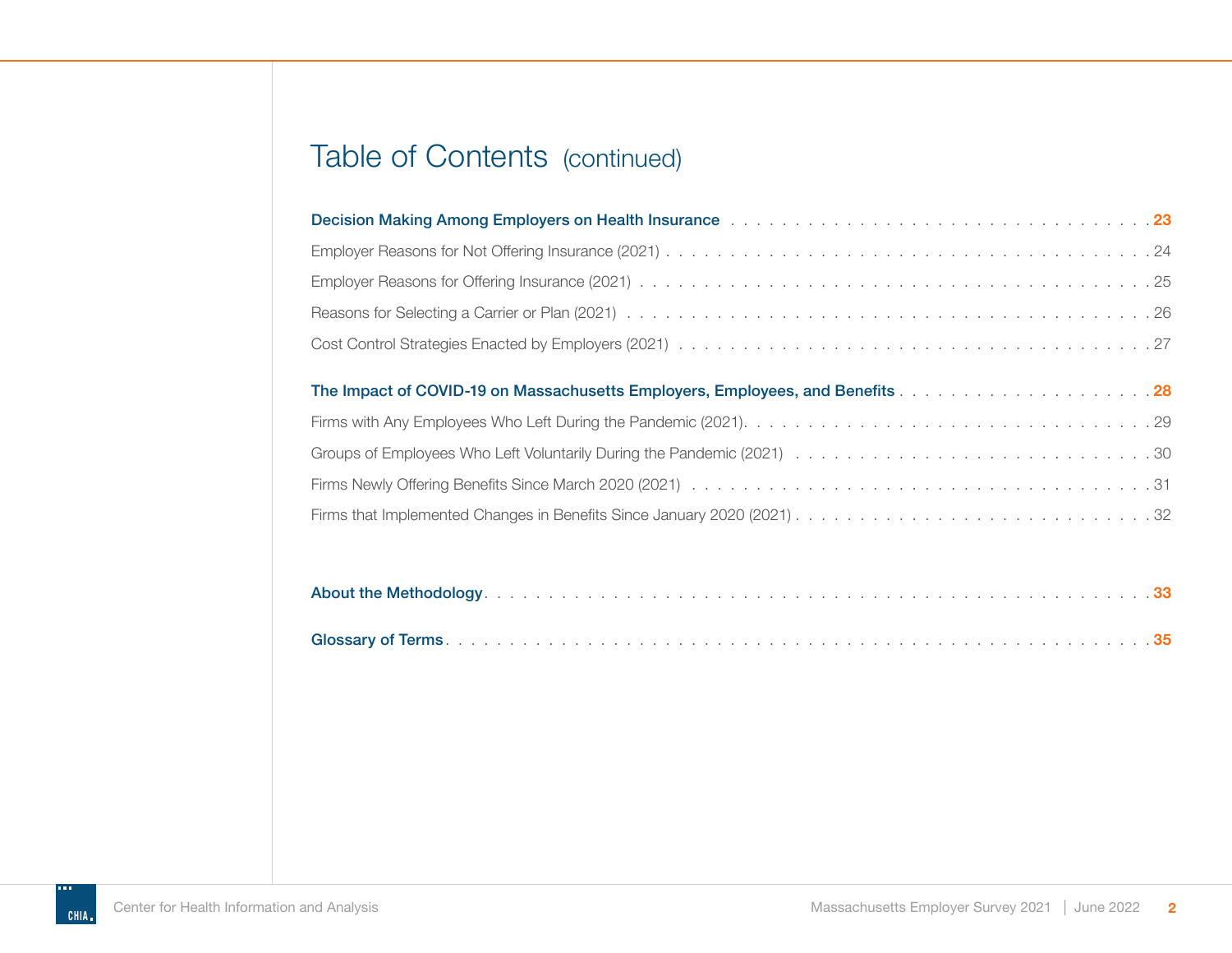# <span id="page-3-0"></span>Executive Summary

As part of the Center for Health Information and Analysis's (CHIA) Continuing Program of Study on Insurance Coverage, Underinsurance and Uninsurance, the Massachusetts Employer Survey (MES) provides a valuable lens on the employer health insurance market in Massachusetts.

Employer-sponsored insurance (ESI) shapes the health insurance markets in the state and impacts the demand for the state's public insurance programs, including MassHealth. The MES, a biennial survey of Massachusetts employers, tracks and monitors employer health insurance offerings, employee take-up rates, health insurance premiums, employer contribution amounts, plan characteristics, and employer decision making.

Data collection for the biennial MES began in 2020. However, due to the disruptions caused by the COVID-19 pandemic to Massachusetts businesses, data collection was paused in March 2020. Multiple surges of COVID-19 and challenges in data collection due to the changing business landscape resulted in this survey being fielding from May 2021–January 2022.

In the wake of the COVID-19 pandemic, information about changes and trends in the employer health insurance market in the Commonwealth is even more important. The 2021 MES provides key insights on how the pandemic affected workplace health benefits during a period of challenge and recovery for many businesses.

This report highlights key findings from the 2021 MES. It is accompanied by a [databook,](https://www.chiamass.gov/assets/docs/r/survey/Massachusetts-Employer-Survey-Databook-CHIA-2021.xlsx) a [survey methods report](https://www.chiamass.gov/assets/docs/r/survey/Massachusetts-Employer-Survey-Methods-CHIA-2021.pdf) with technical details, and the [survey questionnaire.](https://www.chiamass.gov/assets/docs/r/survey/Massachusetts-Employer-Survey-Questionnaire-CHIA-2021.pdf)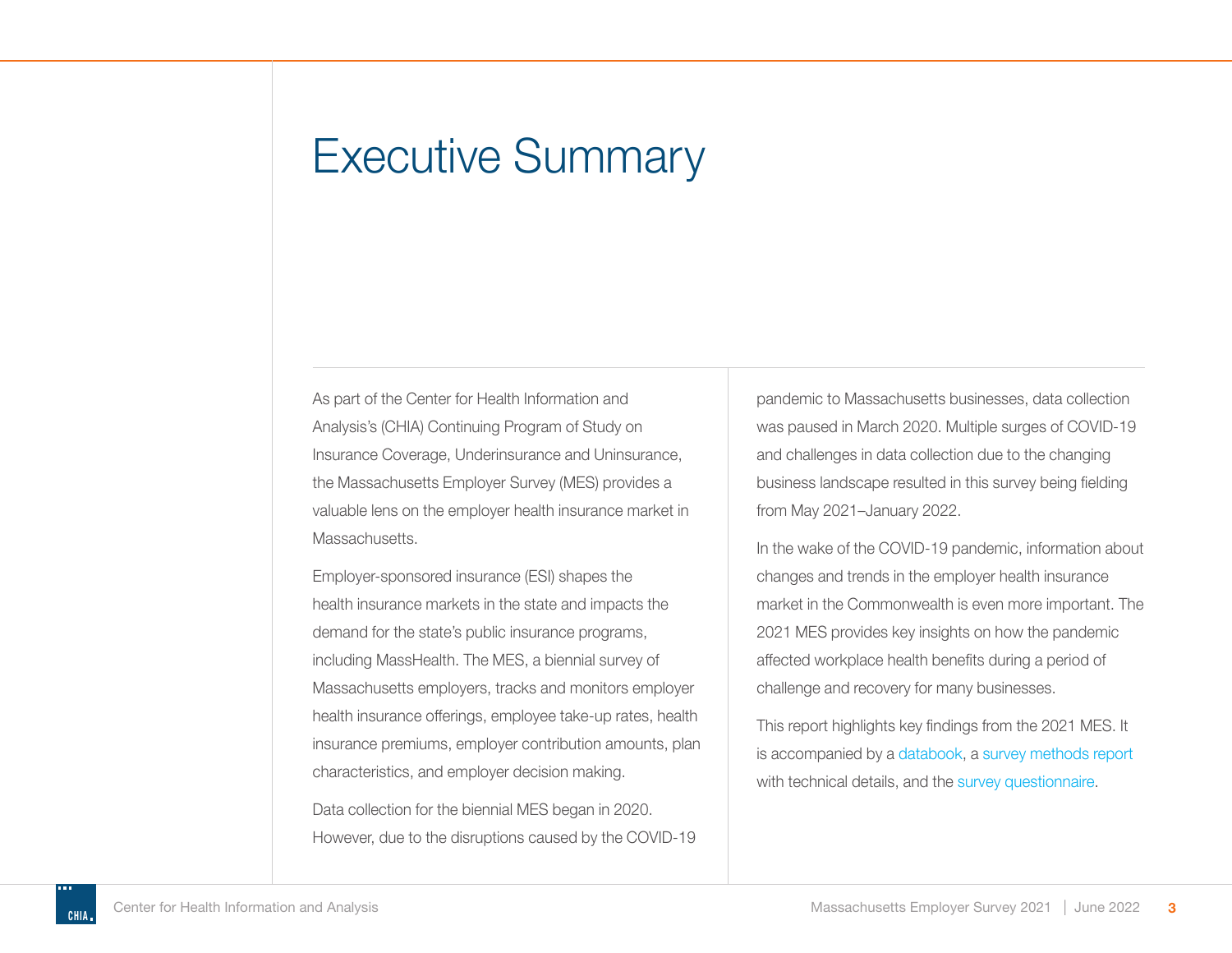### **Employer Insurance Market: Offer, Eligibility, Take-Up, and Coverage**

- Most Massachusetts firms (74%) offered health insurance to their employees in 2021, and at a higher rate than firms nationally (59%).
- While all large employers with at least 200 employees offered health insurance to their employees, less than three-quarters of small employers with 3 to 199 employees did (73%).
- Among firms that offered coverage, about 76% of their employees were eligible and 70% of eligible employees enrolled, leading to just over half of workers receiving health coverage from their own employer.

#### **Plan Offering and Enrollment<sup>1</sup>**

- Nearly two-thirds of firms (64%) offered only one health plan option in 2021. This was true for 67% of small firms and 17% of large firms.
- Most employees were enrolled in PPO and HMO plans (43% and 34%, respectively).
- Seven in 10 firms offered high deductible health plans (HDHPs), and 55% of firms only offer HDHPs.
- Large firms were more likely to offer HDHPs with a

savings option (Health Reimbursement Account (HRA) or Health Savings Account (HSA)) than small firms (65% and 30%, respectively).

• Nearly half of employees (46%) were enrolled in a HDHP, and over one-third (35%) were enrolled in a HDHP with a savings option.

#### **Cost-Sharing Among Employers and Employees**<sup>2</sup>

- Average total monthly premium for single coverage was \$715 in Massachusetts, higher than the national average of \$645.
- Massachusetts employees contributed 25%, on average, to the premium for single coverage, compared to their national counterparts at 17%.
- Average total monthly premium for family coverage ranged from \$1,397 when covering only child dependent(s) to \$1,956 for coverage that includes a spouse and children. On average, employees contributed 27-29% to family coverage premiums.
- Among firms offering plans with deductibles, the average annual deductible for single coverage in Massachusetts was \$1,661, similar to the national average of \$1,669.

<sup>1</sup>Enrollment data presented in this report is based on covered employees and does not include dependents, and therefore is not directly comparable to enrollment data from other CHIA reports.

<sup>2</sup> Cost-sharing information in the MES is for the largest enrolled plan at each firm, and therefore is not directly comparable to cost-sharing data from other CHIA reports.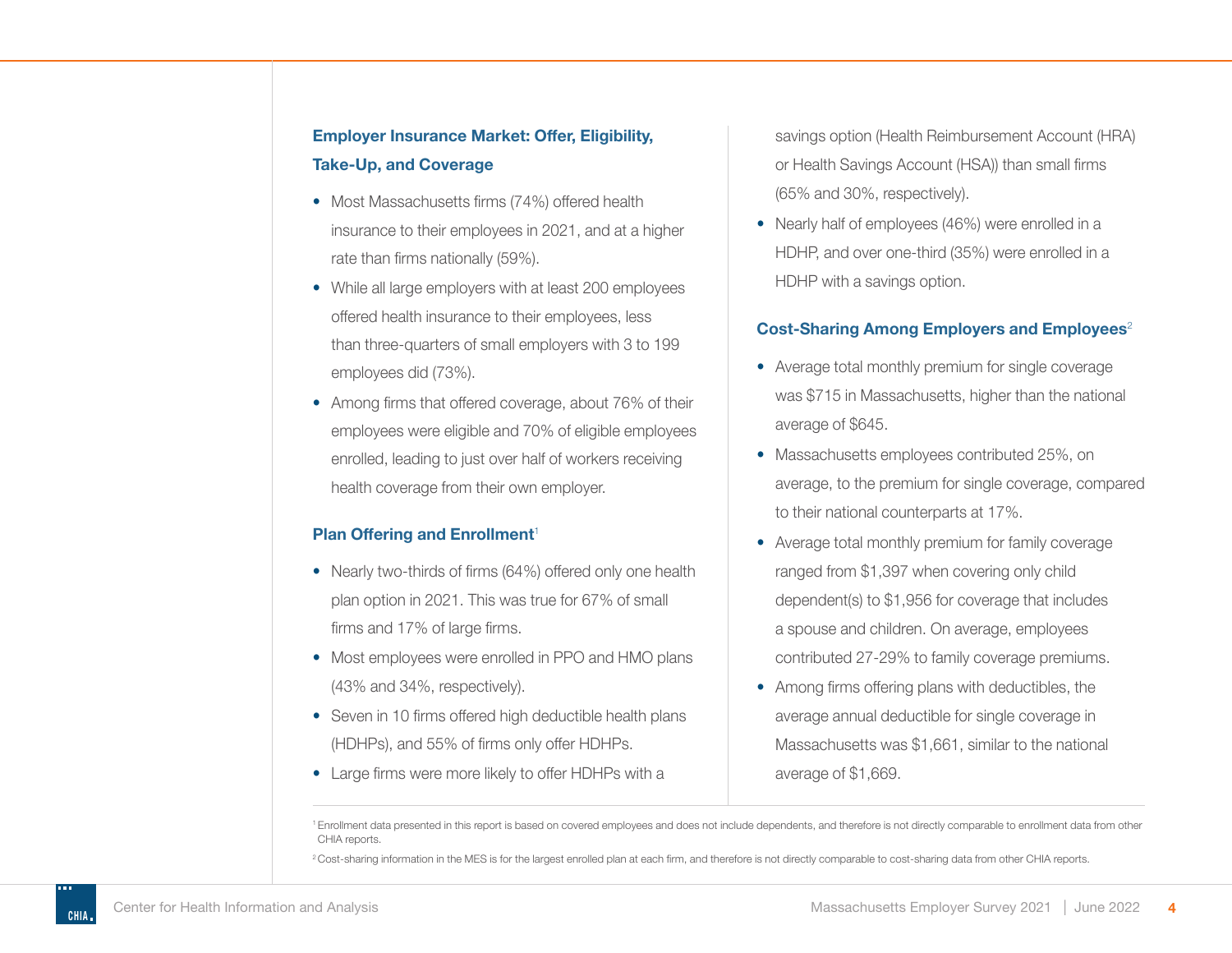- The most common reason given for firms not offering health insurance was, "Employees are covered under another plan" (57%).
- Among employers who offered insurance, employers most commonly cited "It is the right thing to do" (87%) and "employee retention" (74%) as important reasons for offering health insurance.
- Sixteen percent of employers increased member costsharing (copays/coinsurance/deductibles) in health plans to control costs in the past year.

### **The Impact of COVID-19 on Massachusetts Employers, Employees, and Benefits**

- In 2021, 9% of firms furloughed or laid off employees, and 21% of firms had employees who left voluntarily due to concerns about the COVID-19 pandemic.
- Among firms who had employees leave voluntarily, firms were most likely to report that workers with children (38%), part-time workers (31%), older workers (28%), and women (28%) left voluntarily.
- Sixty-two percent of firms offered paid sick leave prior to March 2020, and 11% of firms newly offered this benefit as of March 2020.
- Since January 2020, firms expanded access to telehealth, waived or reduced cost-sharing for COVID-19 treatment, and expanded access to behavioral health services (49%, 18%, and 7%).  $\blacksquare$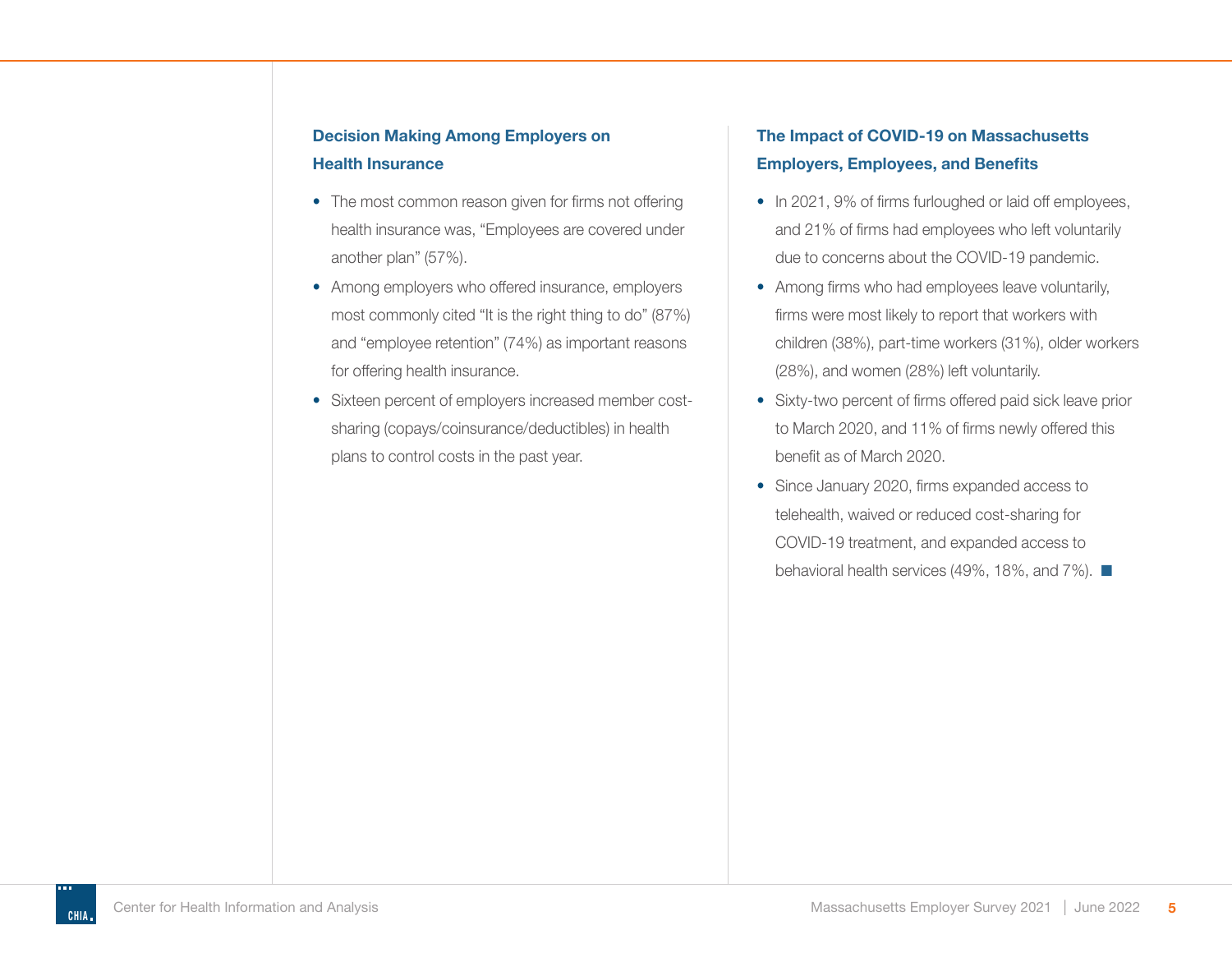# <span id="page-6-0"></span>Employer Insurance Market: Offer, Eligibility, Take-Up, and Coverage

Most Massachusetts residents receive health insurance through their own or a family member's employer. With the implementation of Massachusetts health care reforms such as Chapter 58 in 2006, as well as federal reforms of the Affordable Care Act, continuous changes have occurred in the state's health insurance marketplace, which have impacted both the offering and take-up of employer-sponsored health insurance. To provide a better understanding of the current market landscape, this section examines offer, take-up, and coverage rates by firm size and employee type. Take-up and coverage rates are for Massachusetts employees at firms who reported offering health insurance to employees in 2021. In this report, small firms refer to employers with three to 199

employees and large firms refer to employers with 200 or more employees. In 2021, while large firms made up only 4% of firms, they employed over 64% of the workforce and provided insurance coverage to nearly 70% of employees in Massachusetts.

#### **Key Findings:**

- Most Massachusetts firms (74%) offered health insurance to their employees in 2021, and at a higher rate than firms nationally (59%).
- While all large employers with at least 200 employees offered health insurance to their employees, less than three-quarters of small employers with 3 to 199 employees did (73%).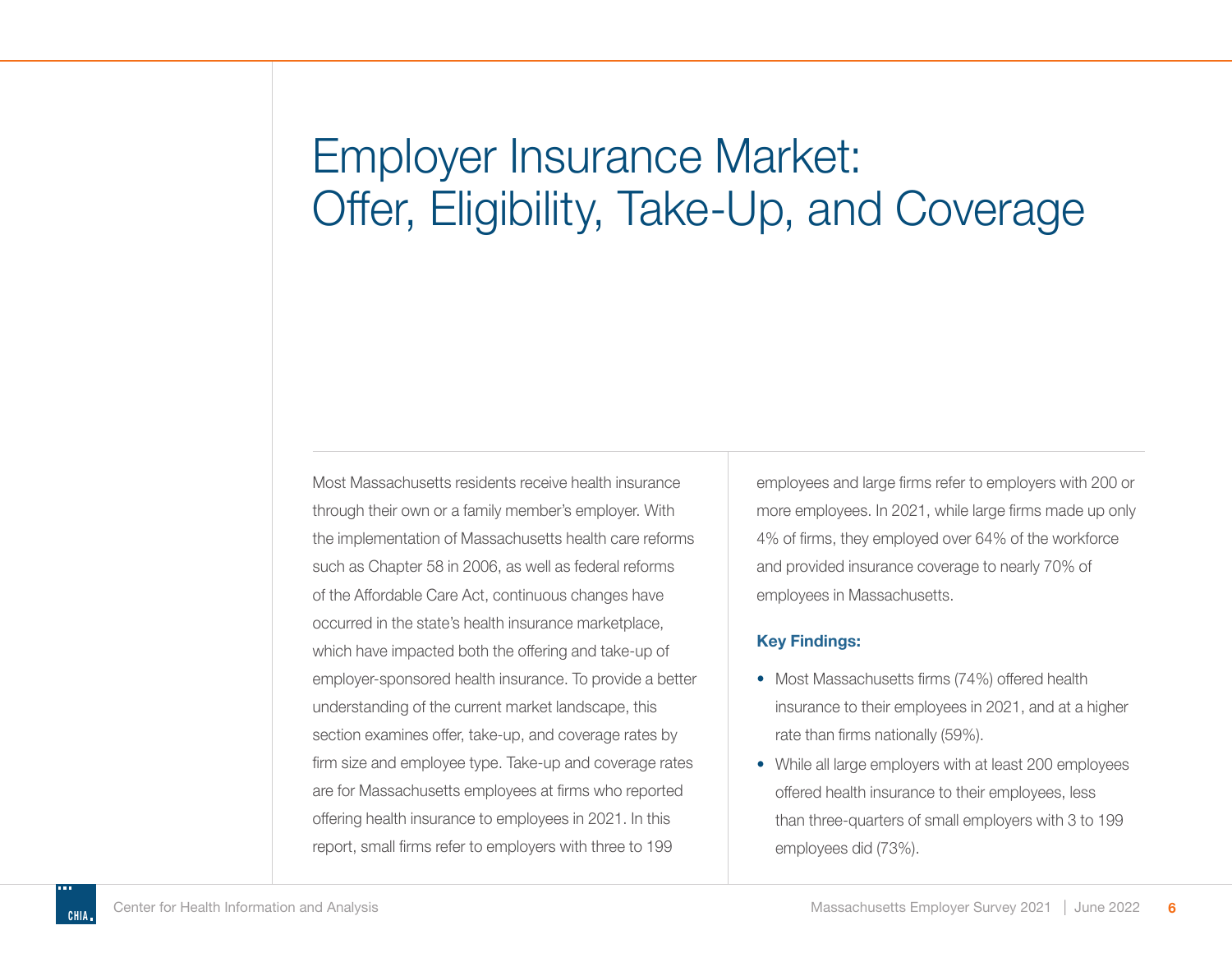- Among firms that offered coverage, about 76% of their employees were eligible and 70% of eligible employees enrolled, leading to just over half of workers receiving health coverage from their own employer.
- Ten percent of firms offered insurance to part-time workers, and small firms were less likely than large firms to offer insurance to part-time workers (9% vs. 45%).
- Among firms who offered health insurance to any part-time workers, only 38% of part-time workers were eligible for insurance and 52% of eligible part-time workers enrolled.  $\blacksquare$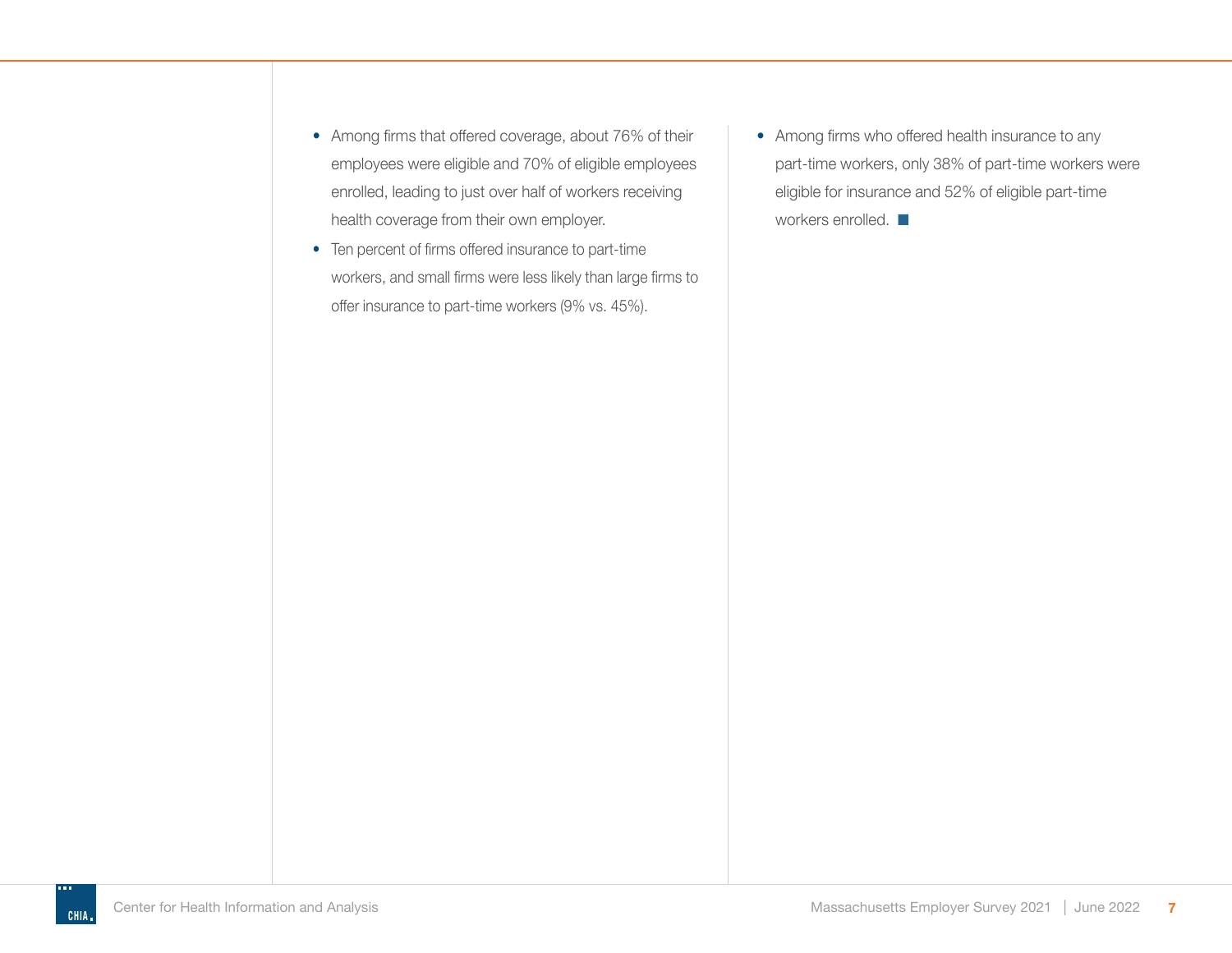<span id="page-8-0"></span>In 2021, over 88% of firms in Massachusetts had fewer than 50 employees. While these small firms made up the largest proportion of employers in the state, the workers in these firms accounted for only 22% of all workers in Massachusetts. Furthermore, workers in firms with fewer than 50 employees accounted for only 18% of all covered employees in the state.

Firms with 50 to 199 employees accounted for 7% of all firms in Massachusetts, 14% of the workers, and 13% of the covered employees in the state.

Firms with 200 or more employees made up 4% of firms but accounted for 64% of all workers and 69% of all covered workers in Massachusetts.

### Distribution of Firms, Employees, and Covered Employees 2021



Note: The sampling frame was drawn from Dun's Market Identifiers (DMI) business database available from Marketing Systems Group (MSG). The US Census Bureau's County Business Patterns (2018), Dun and Bradstreet's Database of US firms (2021), and the Bureau of Labor Statistics Quarterly Census of Employment and Wages (2021) were used as benchmarks for post-stratification. Additional details on sampling and weighting methodology are available in the [survey methods report.](https://www.chiamass.gov/assets/docs/r/survey/Massachusetts-Employer-Survey-Methods-CHIA-2021.pdf) Public employees and firms with fewer than three employees were not included in this data. Percentages may not add to 100% due to rounding.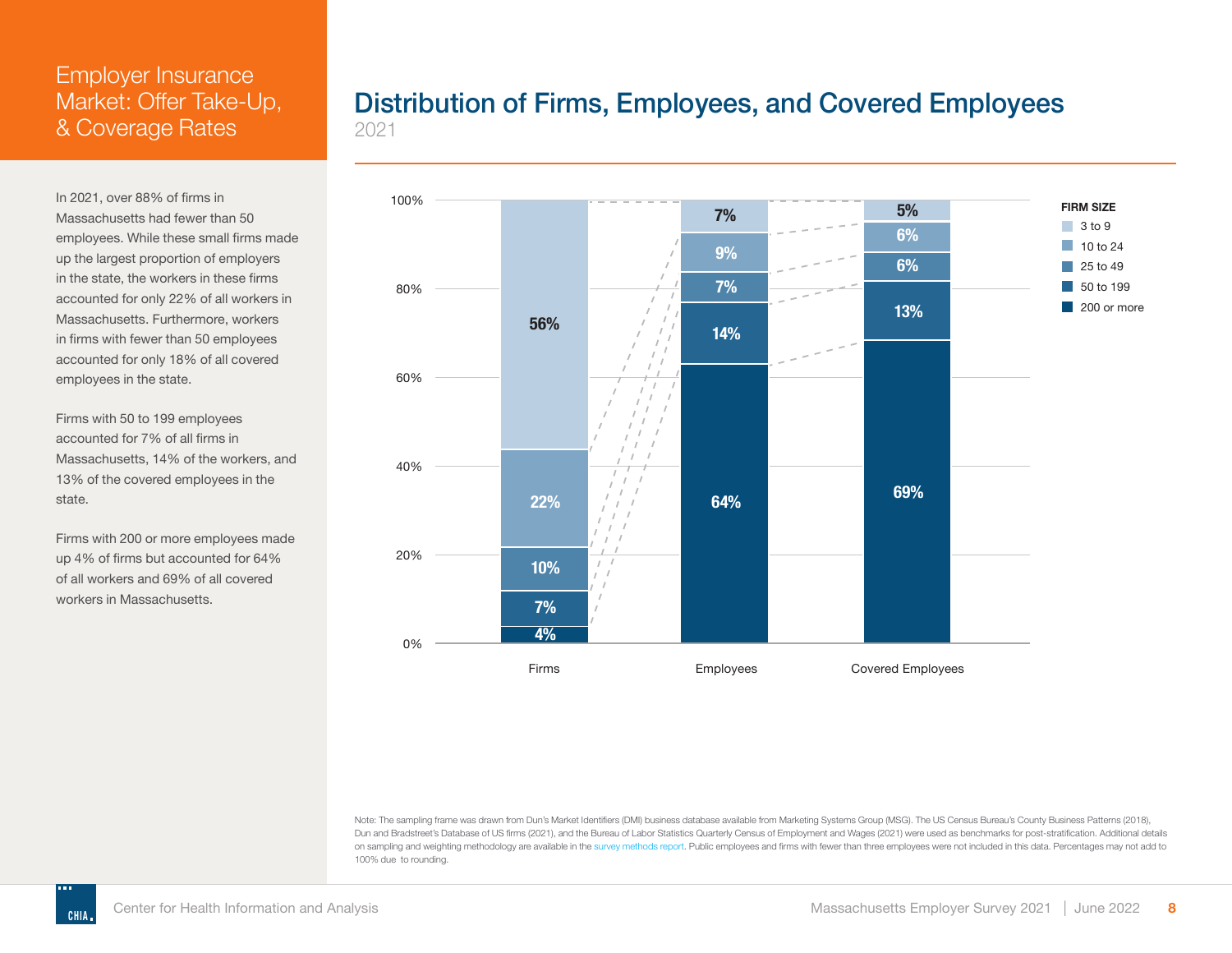<span id="page-9-0"></span>In 2021, 74% of Massachusetts firms offered health insurance. Seventy-three percent of small firms offered insurance compared to approximately 100% of large firms.

Compared to the U.S., Massachusetts's offer rates were notably higher, particularly for small firms.

# Offer Rate: MA vs U.S.

2021



Offer rate is the percentage of firms that offer their eligible employees some form of health insurance.

Note: Public employees and firms with less than three employees were not included in this data. U.S. data was drawn from the 2021 Kaiser Employer Health Benefits Survey. Offer rates were weighted by number of firms.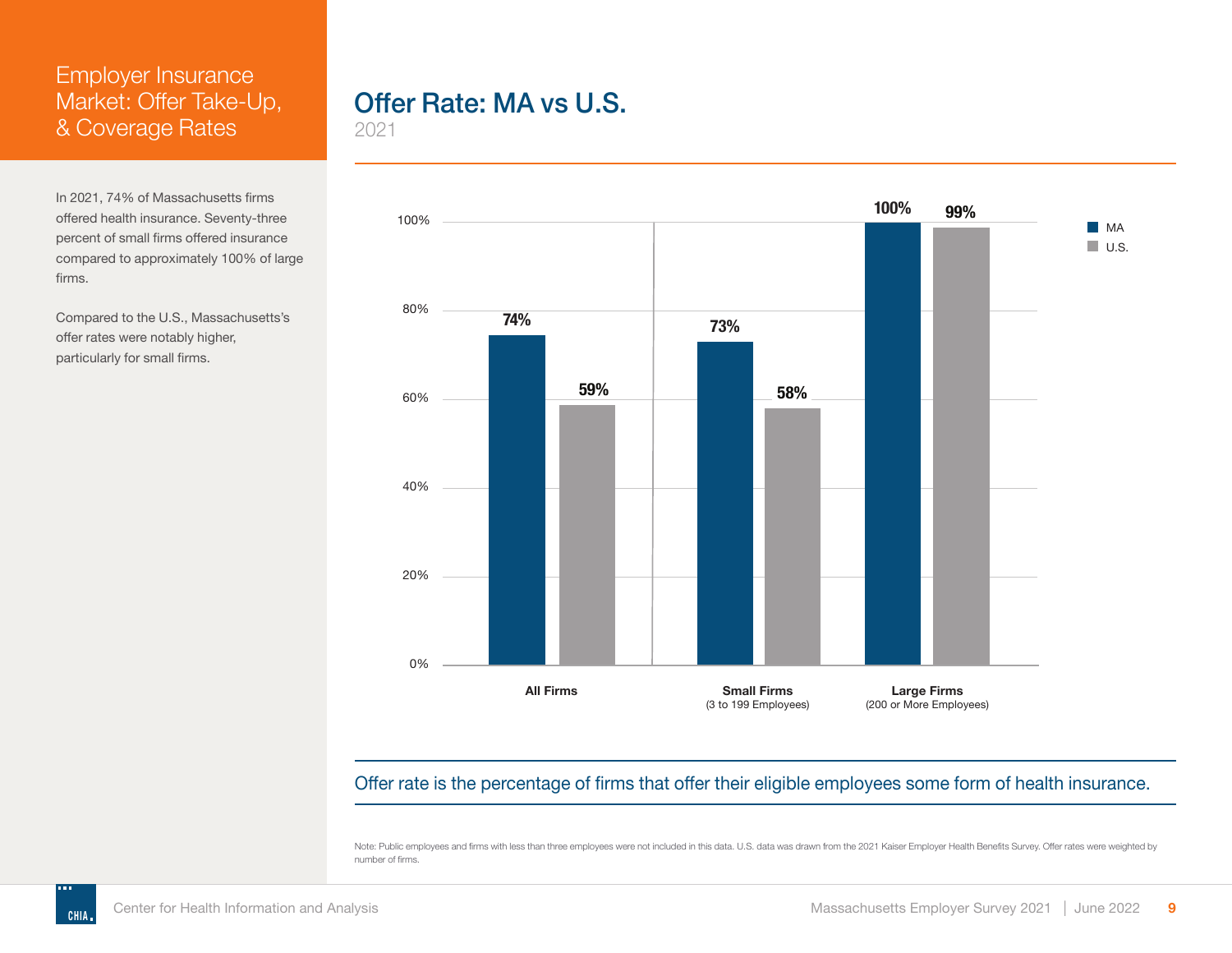<span id="page-10-0"></span>In 2021, 74% of firms in Massachusetts offered insurance, compared to 71% in 2018. The offer rate among large firms remained steady at nearly 100%.

# Trend in Massachusetts Employer Offer Rate

2021 vs. 2018



Note: Public employees and firms with less than three employees were not included in this data. Offer rates were weighted by number of firms.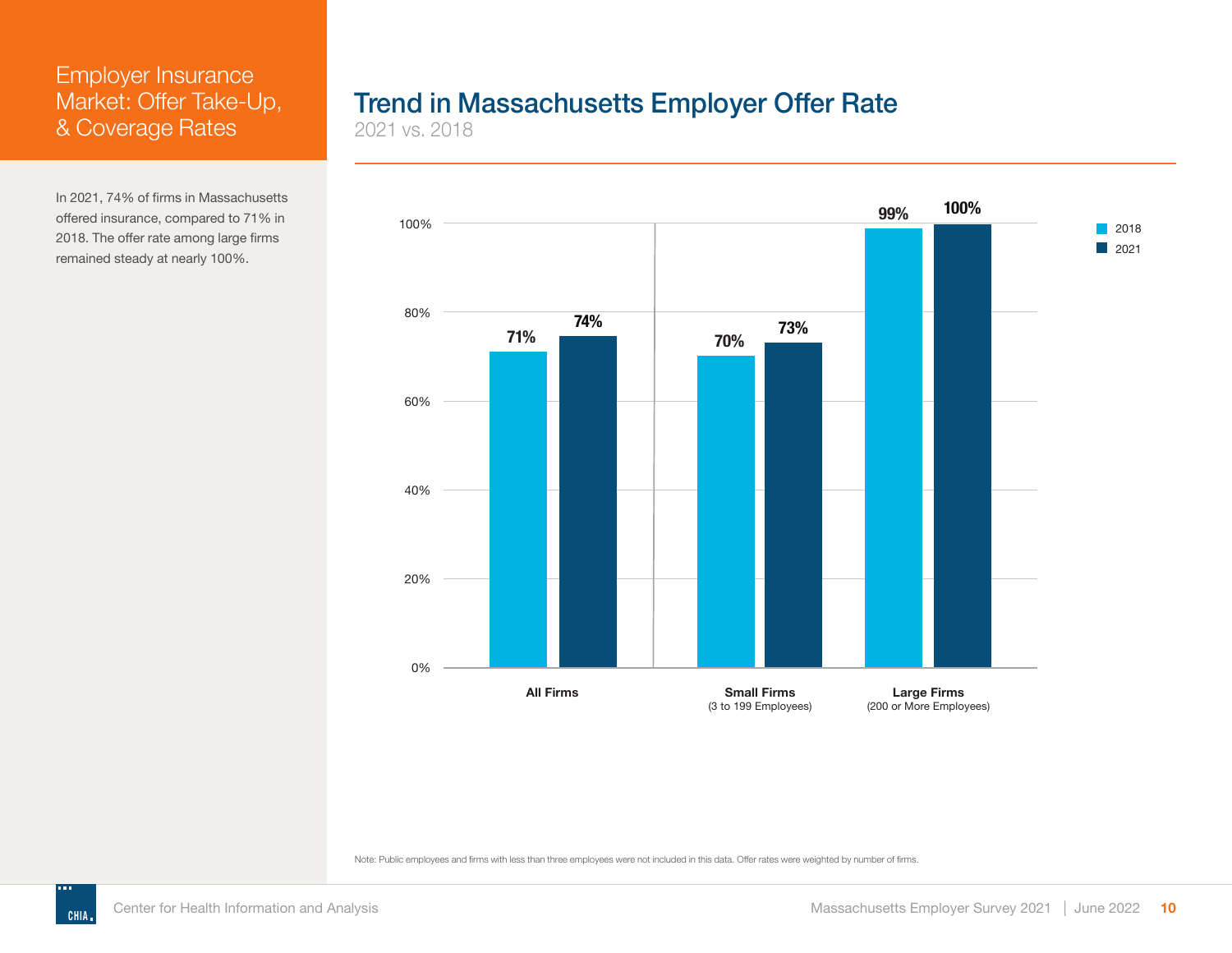<span id="page-11-0"></span>While the offer rate is determined by decisions made by firms, the take-up rate is decided by the share of eligible employees who enroll in insurance.

In 2021, 76% of Massachusetts employees were eligible for their firms' health insurance, and 70% of eligible employees enrolled in their employer's health plans (take-up rate). A smaller share of eligible Massachusetts employees enrolled in their firm's insurance compared to employees nationally, especially for employees at small firms.

Among Massachusetts firms that offered health insurance, about half of employees (53%) received health coverage from their employer (coverage rate).

Both in Massachusetts and nationally, a smaller share of eligible employees enrolled in health insurance at small firms than large firms.

# Eligibility, Take-Up, and Coverage Rates: MA vs U.S.

2021



#### **2021 Employee Take-Up and Coverage Rates: MA vs. U.S.**

|                         |     | <b>All Firms</b> |     | <b>Small Firms</b> | Large Firms |      |  |  |  |
|-------------------------|-----|------------------|-----|--------------------|-------------|------|--|--|--|
|                         | MA  | U.S.             | MA  | <b>U.S.</b>        | MA          | U.S. |  |  |  |
| <b>Eligibility Rate</b> | 76% | 81%              | 78% | 81%                | 75%         | 81%  |  |  |  |
| Take-Up Rate            | 70% | 77%              | 64% | 75%                | 72%         | 78%  |  |  |  |
| Coverage Rate           | 53% | 62%              | 51% | 60%                | 54%         | 63%  |  |  |  |

**Eligibility rate** is the percentage of employees eligible for health benefits offered by their employer. **Take-up rate** is the percentage of **eligible** employees that enrolled in their employer's offered health insurance plans. **Coverage rate** is the percentage of **all** employees covered by their employer's offered health insurance plans.

Note: Public employees and firms with less than three employees were not included in this data. Eligibility rates are average rates for surveyed employers offering health insurance, weighted by all employees. Take-up rates are average rates for surveyed employers offering health insurance, weighted by eligible employees. Coverage rates are average rates for surveyed employers offering health insurance, weighted by all employees. U.S. data was drawn from the 2021 Kaiser Employer Health Benefits Survey.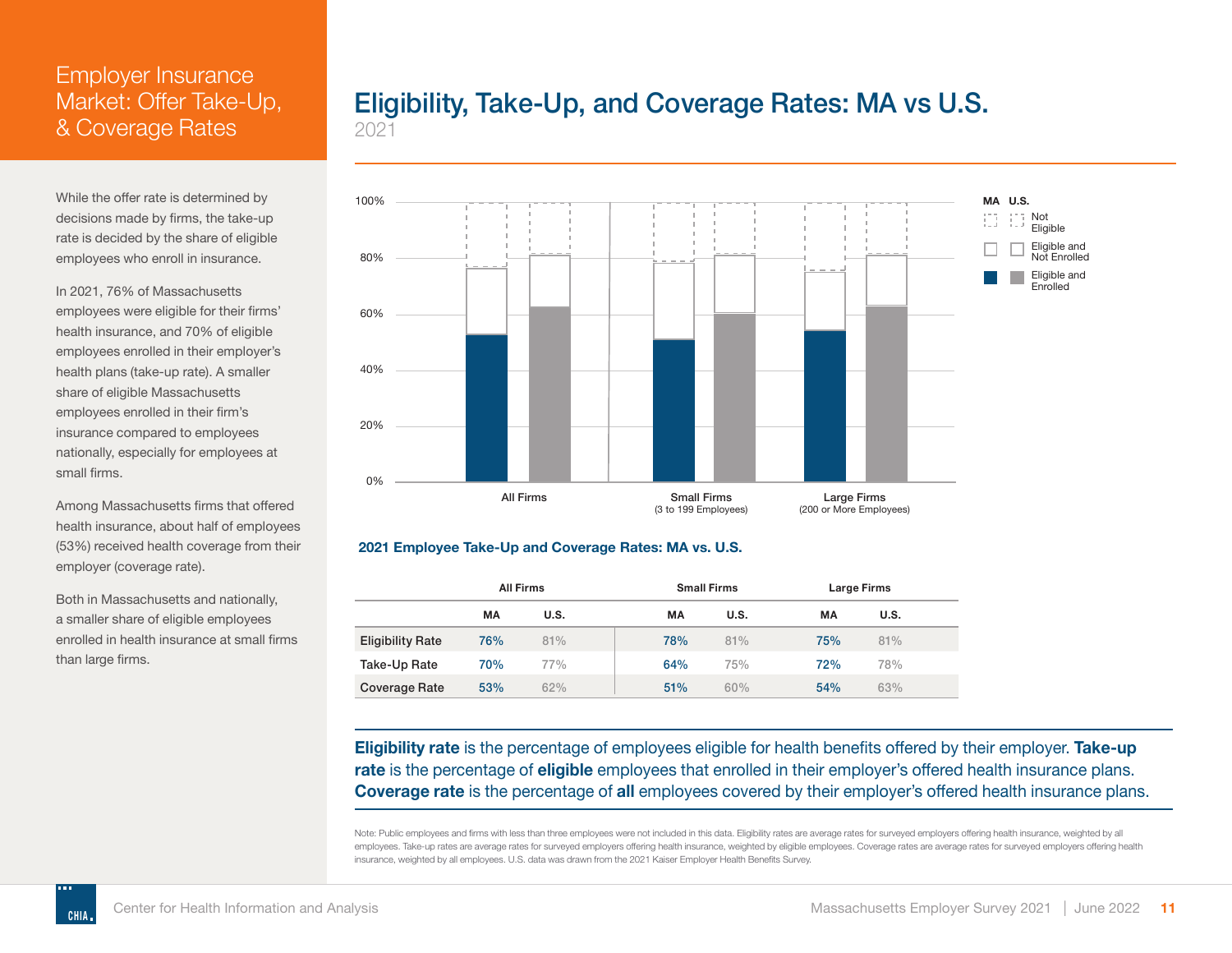<span id="page-12-0"></span>In 2021 and 2018, just over threefourths (76% and 77%, respectively) of employees were eligible for their employer's health insurance plan.

At small firms, 78% of employees were eligible in 2021, compared to 82% in 2018. At large firms, 75% of employees were eligible in 2021, compared to 73% in 2018.

Seventy percent of eligible employees took up insurance in 2021, compared to 67% in 2018.

Over half of all employees were covered by their employers' insurance plan in 2021 and 2018 (53% and 51%, respectively).

### Trend in Massachusetts Eligibility, Take-Up, and Coverage Rates 2021 vs. 2018



#### **Massachusetts Employee Take-Up and Coverage Rates: 2018 vs. 2021**

|                         | <b>All Firms</b> |      |      | <b>Small Firms</b> | Large Firms |      |  |
|-------------------------|------------------|------|------|--------------------|-------------|------|--|
|                         | 2018             | 2021 | 2018 | 2021               | 2018        | 2021 |  |
| <b>Eligibility Rate</b> | 77%              | 76%  | 82%  | 78%                | 73%         | 75%  |  |
| Take-Up Rate            | 67%              | 70%  | 61%  | 64%                | 72%         | 72%  |  |
| Coverage Rate           | 51%              | 53%  | 50%  | 51%                | 52%         | 54%  |  |

Note: Public employees and firms with less than three employees were not included in this data. Eligibility rates are average rates for surveyed employers offering health insurance, weighted by all employees. Take-up rates are average rates for surveyed employers offering health insurance, weighted by eligible employees. Coverage rates are average rates for surveyed employers offering health insurance, weighted by all employees.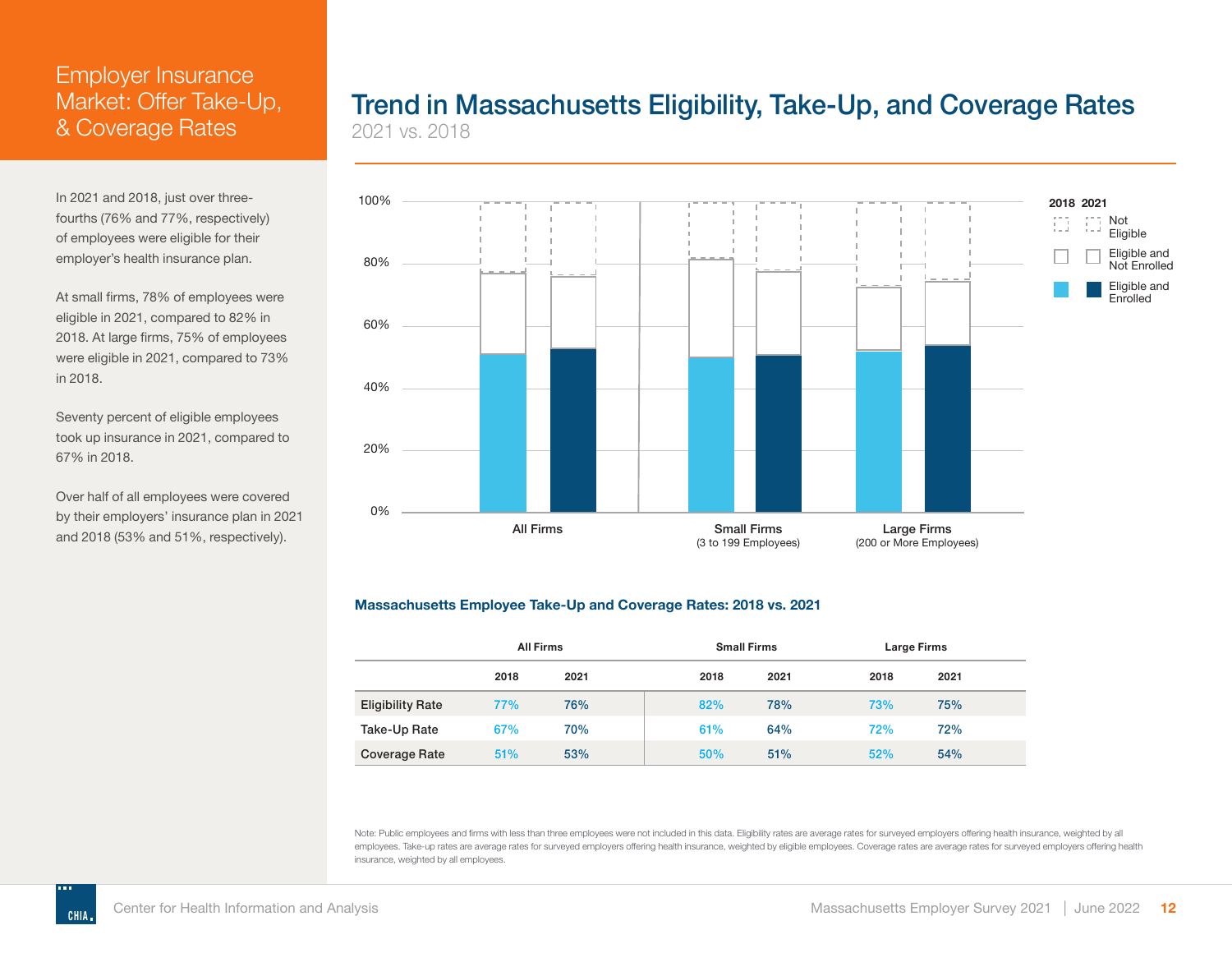<span id="page-13-0"></span>In 2021, about 25% of Massachusetts workers were employed part-time.\* One in 10 Massachusetts firms offered health insurance to their part-time employees compared to 20% of firms nationally. Thirty-eight percent of part-time workers were eligible\*\* for their firms' health insurance, and 52% of those eligible employees enrolled in their firm's health plan. Overall, one in five part-time workers received health coverage from their employers.

While nearly half of large firms (45%) offered health insurance to part-time workers, only 36% of part-time workers at large firms were eligible for insurance, and **20%** 58% enrolled in their employer's health plans. Among large firms, 21% of parttime workers were covered by their firm's **19%** health plans. plans. Among large firms, 21% of partloyer s i

In contrast, only 9% of small firms offered health insurance to part-time workers **36%** and 55% of their part-time workers were eligible for insurance. However, only 26% of these eligible workers enrolled in their employer's health plan, and overall, 15% were covered by their firm's health plans.  $\frac{1}{200}$  or More

**CHIA** 

Large Firms (200 or More

# Offer, Eligibility, Take-Up, and Coverage Rates among Part-Time Workers

2021





#### Take-Up and Coverage Rates among Firms Part-Time Employees by Firm Size





\*A part-time employee is classified as someone who works on average fewer than 30 hours per week.

\*\*A part-time worker could be ineligible for insurance if they do not work the minimum number of hours required for eligibility by their employer or if they are in a waiting period for health benefit eligibility. Note: Public employees and firms with less than three employees were not included in this data. Offer rates were weighted by number of firms. Eligibility rates are average rates for surveyed employers offering health insurance, weighted by all employees. Take-up rates are average rates for surveyed employers offering health insurance, weighted by eligible employees. Coverage rates are average rates for surveyed employers offering health insurance, weighted by all employees. The U.S. data was drawn from the 2021 Kaiser Employer Health Benefits Survey.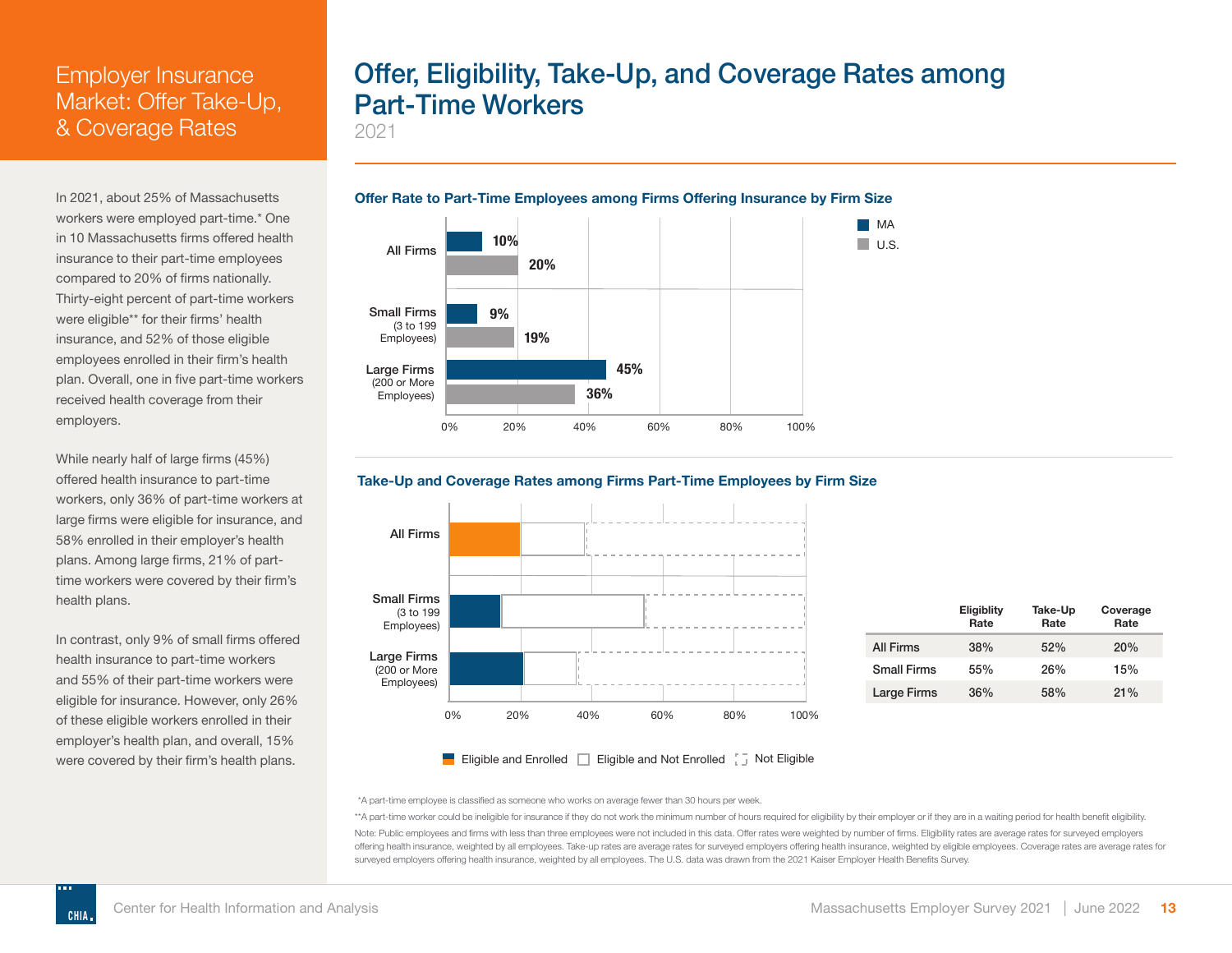<span id="page-14-0"></span>This section provides information on the characteristics of insurance plans that are available to and adopted by employees. The 2021 MES provides new estimates on the number of health plan options offered as well as availability of high-deductible health plan (HDHP)<sup>1</sup> options at Massachusetts firms. Note that all enrollment estimates presented in this report are based on covered employees and do not include dependents; estimates are not directly comparable to enrollment estimates that are based on administrative data and include all covered lives.2,3,4 More information is available in the field report.

<sup>1</sup>The 2021 IRS deductible thresholds were used to define HDHPs (\$1,400 for single coverage and \$2,800 for family coverage).

#### **Key Findings:**

- Most firms in Massachusetts (64%) offered only one health plan option in 2021. This was true for 67% of small firms and 17% of large firms.
- Most employees were enrolled in PPO and HMO plans (43% and 34%, respectively).
- Seven in 10 firms offered high deductible health plans (HDHPs), and 55% of firms only offer HDHPs.
- Large firms were more likely to offer a HDHP with a savings option (Health Reimbursement Account (HRA) or Health Savings Account (HSA)) than small firms (65% and 30%, respectively).
- Nearly half of covered employees (46%) were enrolled in a HDHP, and over one-third (35%) were enrolled in a HDHP plan with a savings option.  $\Box$

<sup>2</sup>The 2021 MES collected enrollment data for all plans at a firm (up to 5 plans) and therefore is not directly comparable to the 2018 MES which collected enrollment information by plan type.

<sup>3</sup>Center for Health Information and Analysis, *Annual Report on the Performance of the Massachusetts Health Care System* (Boston, March 2022), [https://www.](https://www.chiamass.gov/assets/2022-annual-report/2022-Annual-Report-Rev-2.pdf) [chiamass.gov/assets/2022-annual-report/2022-Annual-Report-Rev-2.pdf](https://www.chiamass.gov/assets/2022-annual-report/2022-Annual-Report-Rev-2.pdf).

<sup>4</sup>Center for Health Information and Analysis, *Enrollment Trends* (Boston, March 2022), <https://www.chiamass.gov/enrollment-in-health-insurance/>.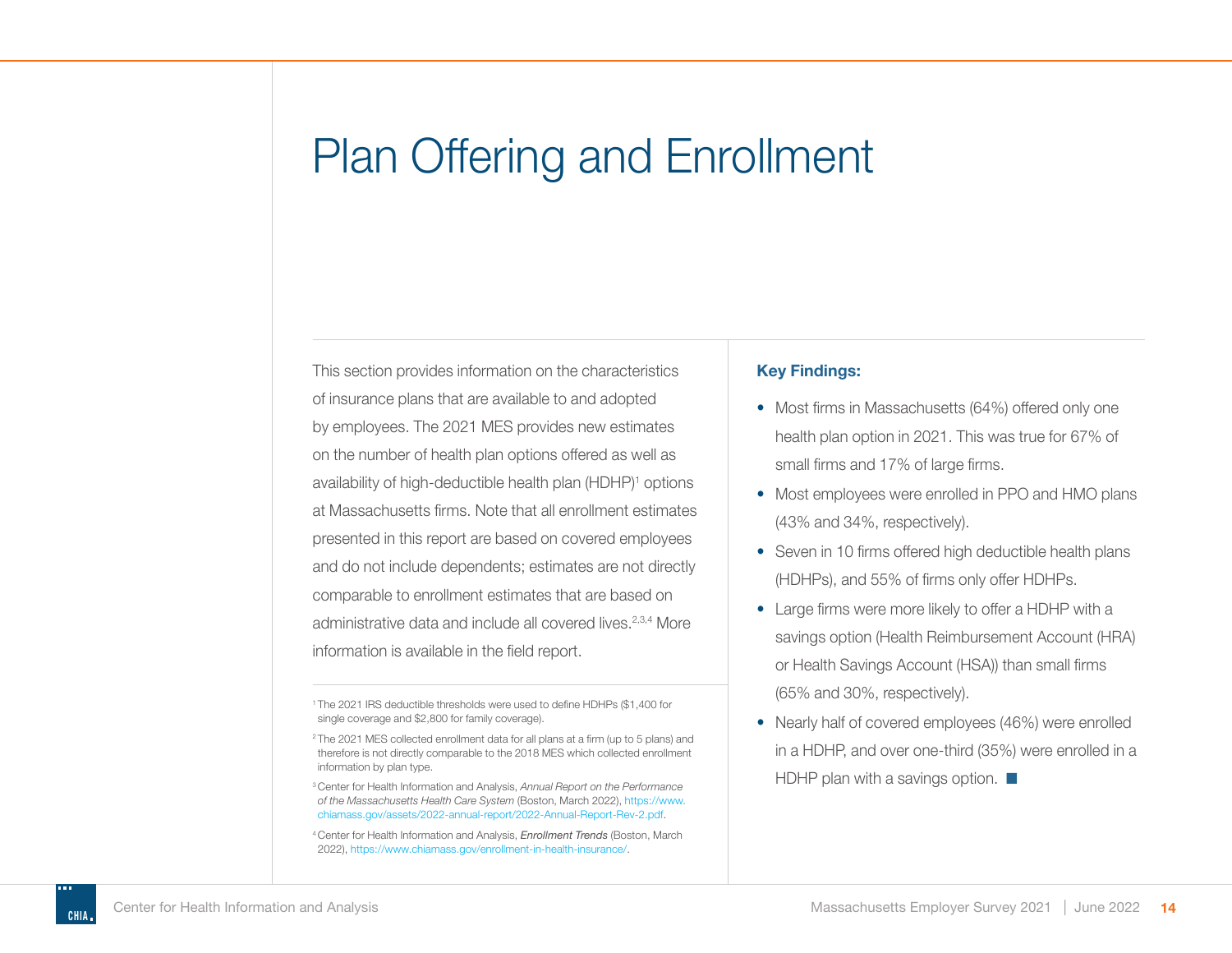<span id="page-15-0"></span>In 2021, nearly two-thirds of firms in Massachusetts (64%) offered only one health plan option to their employees.

Large firms were more likely to offer two or more plan options than small firms (83% vs. 33%).

# Number of Health Plan Options Offered by Employer

2021



Note: Rates were weighted by number of firms. Public employees and firms with less than three employees were not included in this data. Percentages may not add to 100% due to rounding.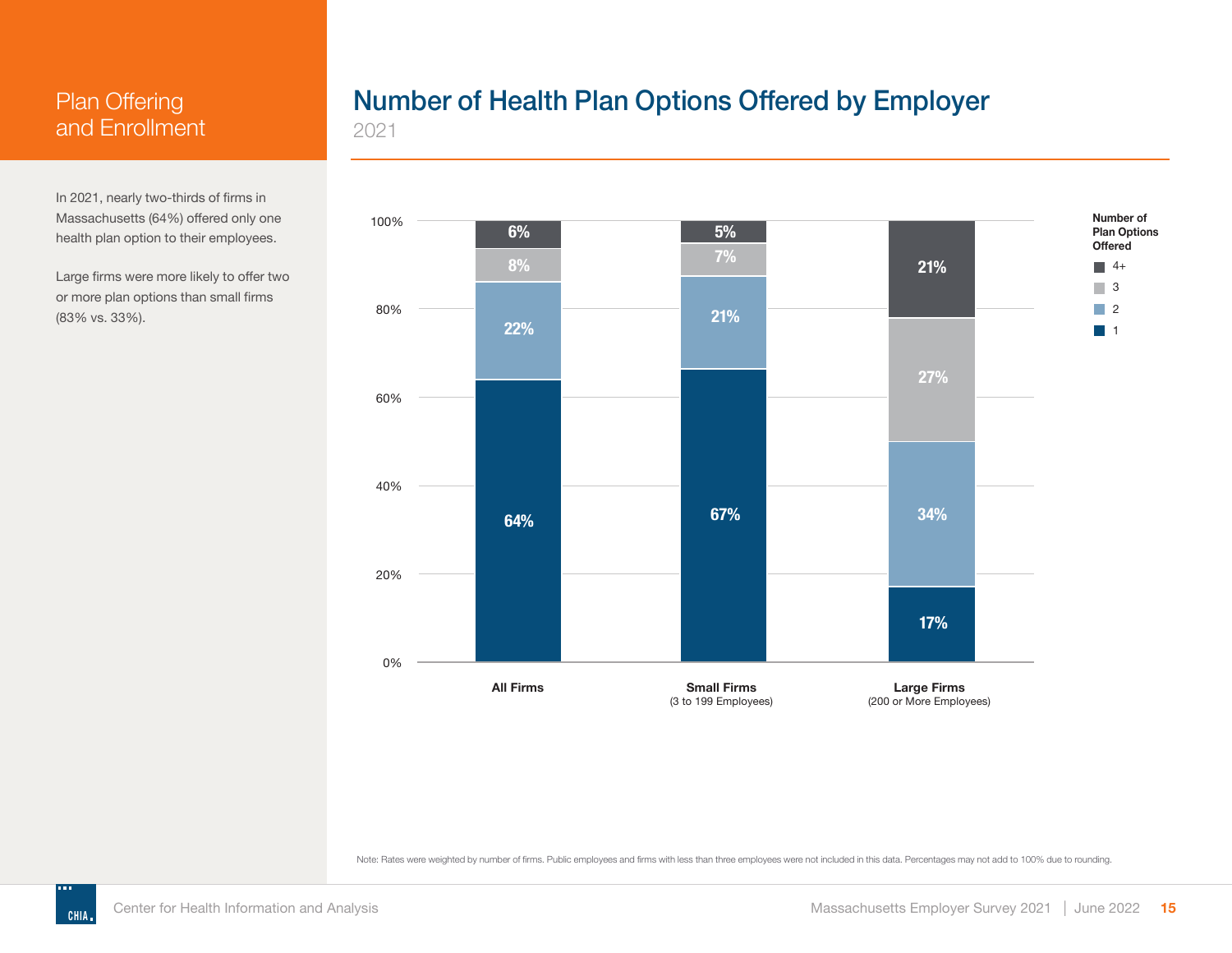<span id="page-16-0"></span>Over two-fifths of employees (43%) were enrolled in a PPO plan, and over one-third (34%) were enrolled in an HMO plan. About one-fifth of employees (22%) were enrolled in a POS plan, and 1% were enrolled in an Indemnity plan.

Enrollment in health plan types differed by firm size. Among small firms, nearly all employees were enrolled in either PPO or HMO plans (52% and 47%, respectively).

Among large firms, the largest share of employees was enrolled in a PPO plan (39%) and about one-third (32%) were enrolled in a POS plan. Another 28% of employees were enrolled in an HMO plan. Indemnity plans were collectively 2% or less for both small and large firms.

# Enrollment by Health Plan Type

2021



Note: The 2021 MES collected enrollment data for all plans at a firm (up to 5 plans) and therefore is not directly comparable to the 2018 MES which collected enrollment information by plan type. Enrollment rates were weighted by covered employees and do not include dependents, and therefore are not directly comparable to enrollment data from other CHIA reports. Percentages may not add to 100% due to rounding. Public employees and firms with less than three employees were not included in this data.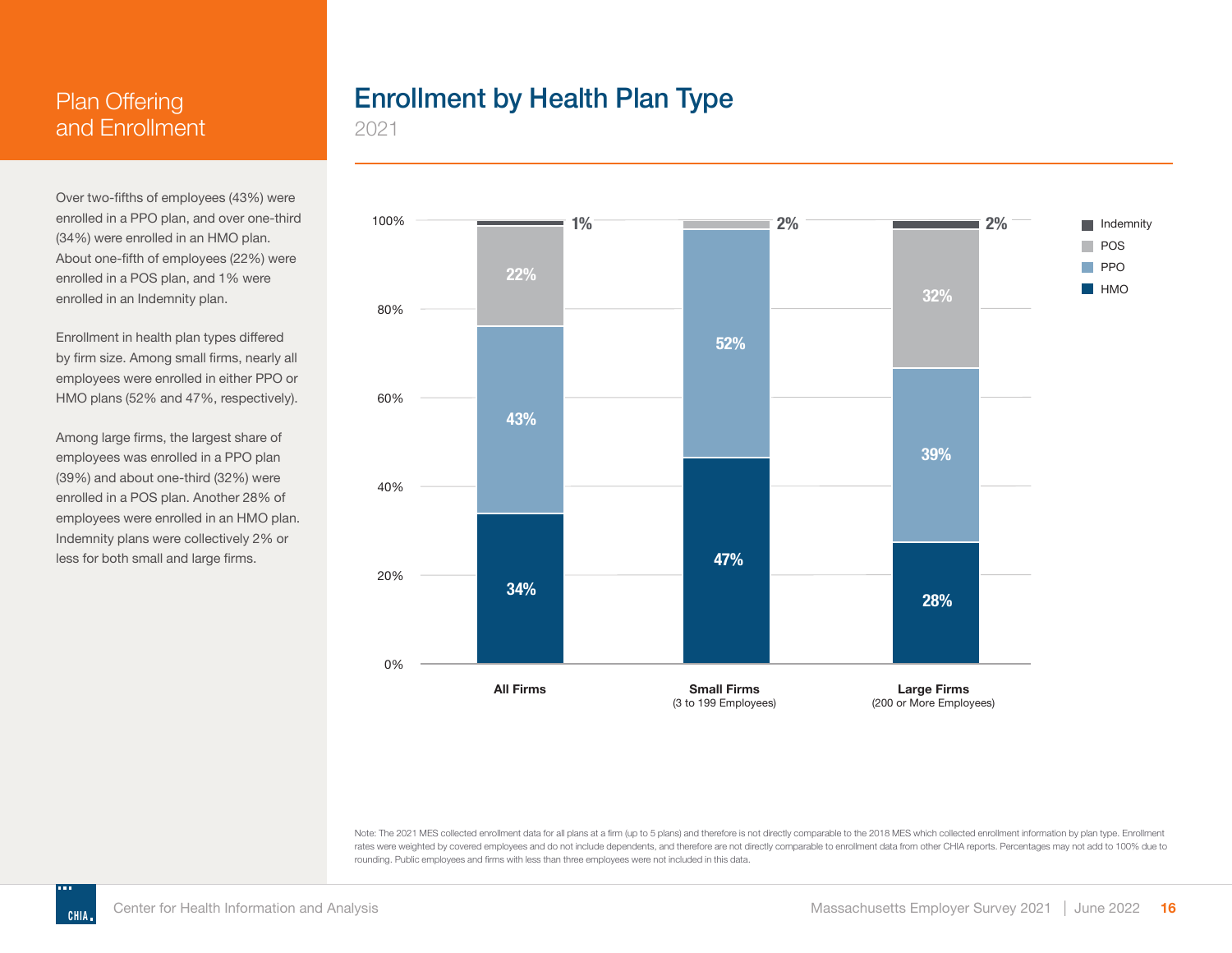<span id="page-17-0"></span>In 2021, 70% of firms offering health insurance offered a high deductible health plan (HDHP). More than half (55%) only offered HDHPs, and a smaller share (15%) offered both HDHPs and non-HDHPs.

Small firms exclusively offered HDHPs more often than large firms (56% and 30%, respectively). Large firms were much more likely than small firms to offer both a HDHP and a non-HDHP option (44% compared to 13%).

Close to one-third of firms offered HDHPs with an accompanying savings option— Health Reimbursement Account (HRA) or Health Savings Account (HSA). Large firms were more likely to offer a HDHP with a savings option than small firms (65% and 30%, respectively).

# High Deductible Health Plan (HDHP) Employer Offering

2021

#### **Percent of Firms Offering HDHP and non-HDHP Options, among Firms Offering Insurance**



#### **Percent of Firms Offering a HDHP by Firm Size, among Firms Offering Insurance**



Notes: The 2021 IRS deductible thresholds for HDHPs were \$1,400 for single coverage and \$2,800 for family coverage. Offer rates were weighted by number of firms. Percentages may not add to 100% due to rounding. Public employees and firms with less than three employees were not included in this data.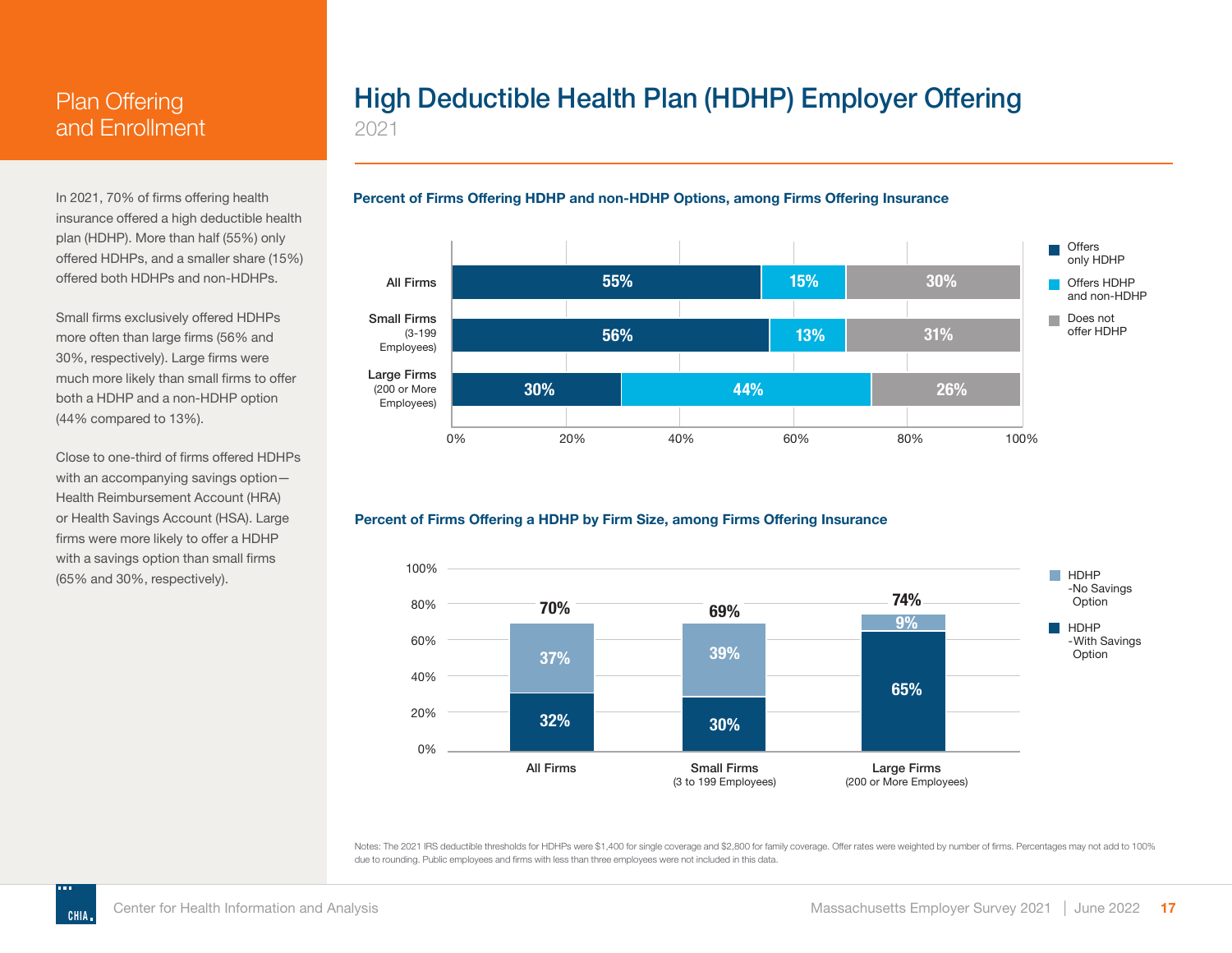<span id="page-18-0"></span>Nearly half of Massachusetts covered employees (46%) were enrolled in a HDHP. At small firms, more than half of covered employees (59%) were enrolled in a HDHP, compared with less than half (41%) at large firms.

Over one-third of covered employees were enrolled in HDHPs with a savings option. For both small and large firms, most covered employees who enrolled in a HDHP were enrolled in a plan that offered a savings option.

# High Deductible Health Plan (HDHP) Employee Enrollment

2021



Notes: The 2021 IRS deductible thresholds for HDHPs were \$1,400 for single coverage and \$2,800 for family coverage. Enrollment rates were weighted by covered employees and do not include dependents. Public employees and firms with less than three employees were not included in this data.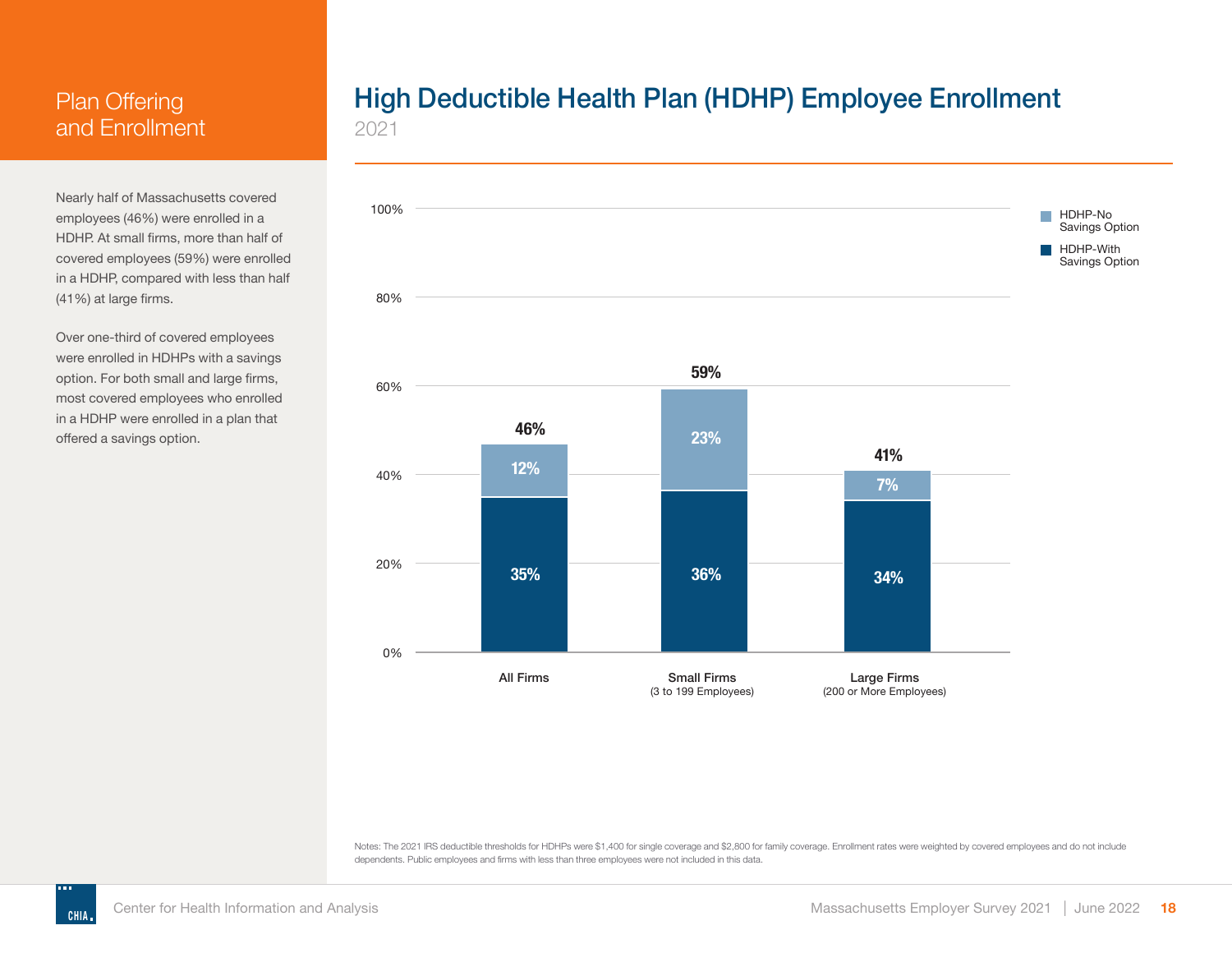<span id="page-19-0"></span>In this section, information is reported on average total premium costs, employer and employee contribution towards premium cost, average annual deductibles, outof-pocket limits, and copayment amounts. New for this report, premium data for family coverage was collected for three distinct categories of coverage: employee and spouse, employee and dependent child(ren), and employee and spouse and dependent child(ren). Costsharing information is for the largest enrolled plan at each firm and is therefore not directly comparable to costsharing data from other CHIA reports.<sup>1</sup>

#### **Key Findings:**

• Average total monthly premium for single coverage was \$715 in Massachusetts, higher than the national average of \$645.

- Massachusetts employees contributed 25%, on average, to the premium for single coverage, compared to their national counterparts at 17%.
- Average total monthly premium was \$1,397 for employee and dependent child(ren) coverage, \$1,422 for employee and spouse coverage, and \$1,956 for employee and spouse and dependent child(ren) coverage.
- On average, employees contributed 27-29% to family coverage premiums.
- Among firms offering plans with deductibles, the average annual deductible for single coverage was \$1,661, similar to the national average of \$1,669.
- Massachusetts employees faced out-of-pocket limits that were comparable to their national counterparts  $(\$4,267$  and  $\$4,272$ , respectively).  $\blacksquare$

<sup>1</sup>Center for Health Information and Analysis, *Annual Report on the Performance of the Massachusetts Health Care System* (Boston, March 2022), [https://www.chiamass.gov/](https://www.chiamass.gov/assets/2022-annual-report/2022-Annual-Report-Rev-2.pdf) [assets/2022-annual-report/2022-Annual-Report-Rev-2.pdf](https://www.chiamass.gov/assets/2022-annual-report/2022-Annual-Report-Rev-2.pdf)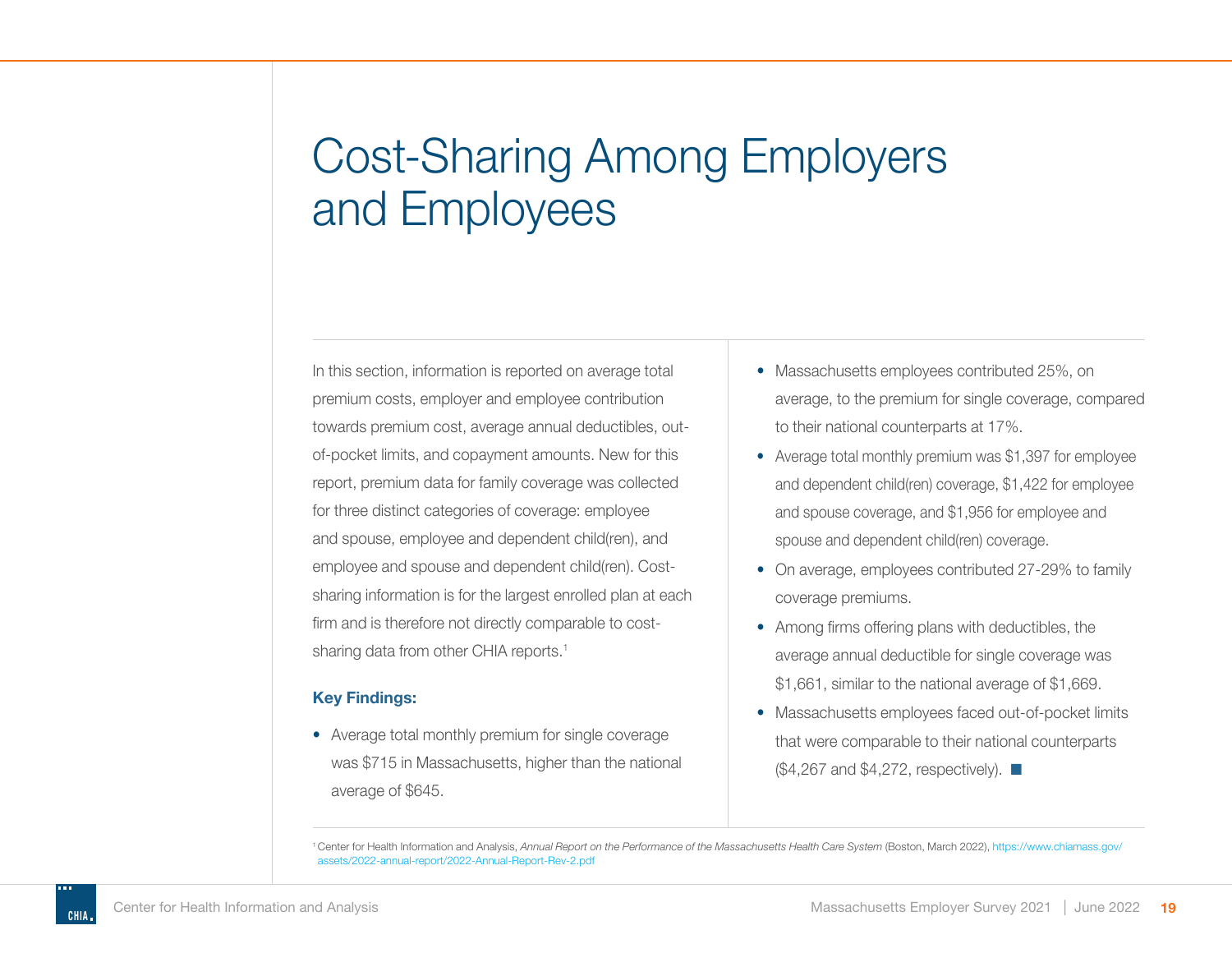<span id="page-20-0"></span>In 2021, the average monthly premium for single coverage in Massachusetts was \$715, higher than the national average at \$645.

Massachusetts employees contributed 25%, on average, to the premium for single coverage, compared to their national counterparts at 17%.

Both in Massachusetts and nationally, employees contributed a similar share of single coverage premiums at small and large firms (26% vs. 25% at Massachusetts firms and 16% vs. 17% nationally).

# Health Insurance Premiums for Single Coverage

2021



**U.S. Premium Contributions for Single Coverage by Firm Size**



Note: MA average premium costs are based on weighted average of the largest enrolled plan at each firm. Premiums are weighted by covered employees. U.S. data was drawn from the 2021 Kaiser Employer Health Benefits Survey. Public employees and firms with less than three employees were not included in this data.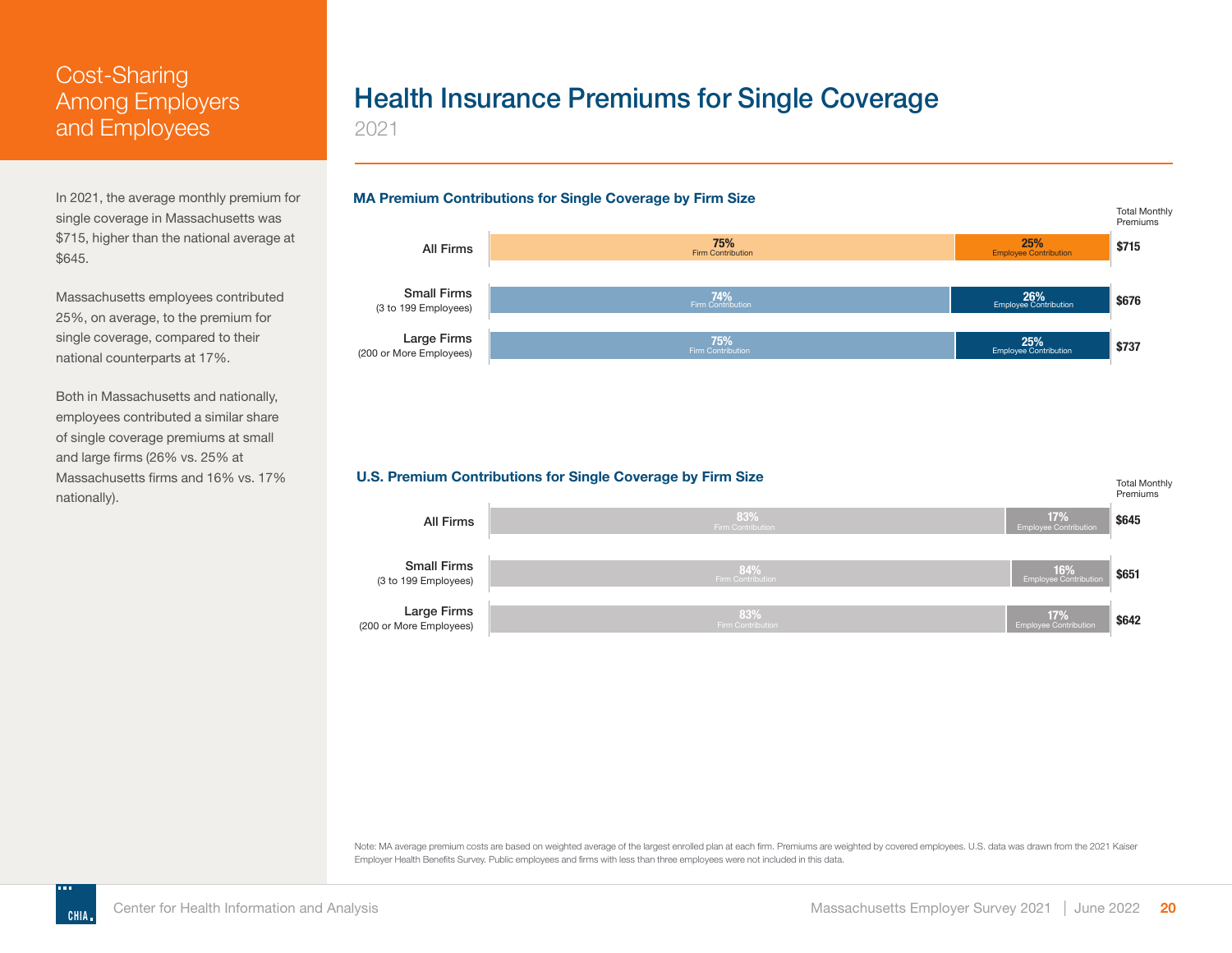<span id="page-21-0"></span>New for this report, premium data for family coverage was collected for three distinct categories of coverage: employee and dependent child(ren), employee and spouse, and employee and spouse and dependent child(ren).

The 2021 average total monthly premium was \$1,397 for employee and dependent child(ren) coverage, \$1,422 for employee and spouse coverage, and \$1,956 for employee and spouse and dependent child(ren) coverage.

The average employee contribution for each of these coverage options ranged from 27% to 29% for all firms.

Small firms have lower total premiums for family coverage but require employees to contribute a higher share of the premium for family coverage.

# Health Insurance Premiums for Family Coverage

2021









#### **MA Premium Contributions for Family Coverage by Firm Size: Employee, Spouse, and Dependent**



Note: MA average premium costs are based on weighted average of the largest enrolled plan at each firm. Premiums are weighted by covered employees. Public employees and firms with less than three employees were not included in this data.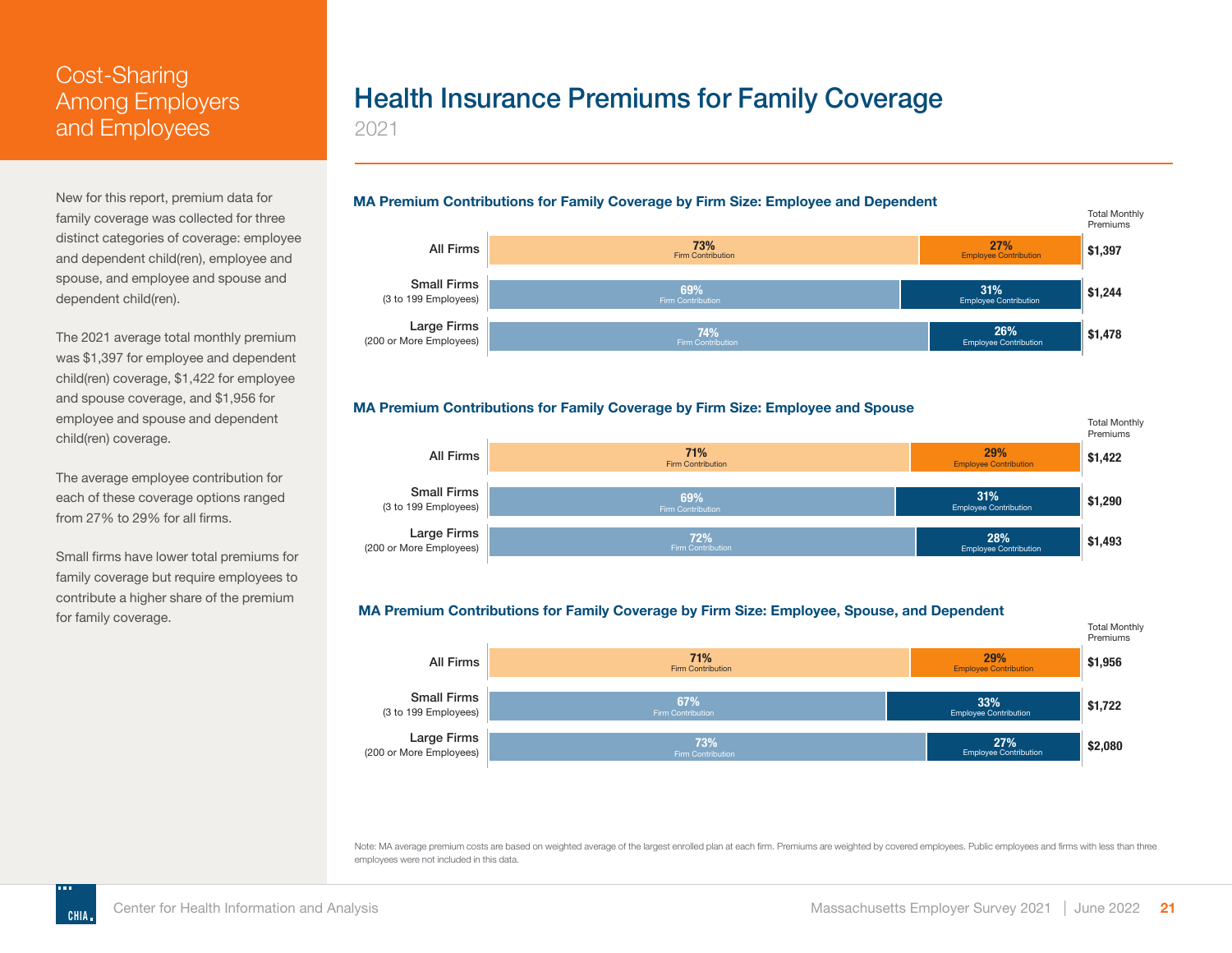<span id="page-22-0"></span>In 2021, the average annual deductible for single coverage was \$1,661, comparable to the annual deductible nationally (\$1,669). Average annual deductibles in Massachusetts were nearly 12% higher at small firms relative to large firms (\$1,764 vs. \$1,577). When compared to national data, small firms in MA had average annual deductibles that were nearly 26% lower (\$1,764 vs. \$2,379) while large firms had average deductibles that were nearly 13% higher than their national counterparts (\$1,577 vs. \$1,397).

Overall, Massachusetts employees faced comparable out-of-pocket (OOP) limits to their national counterparts. The average OOP limit for single coverage in Massachusetts was \$4,267 compared to \$4,272 nationally.

Copayments for all medical services at small firms were higher than those at large firms, particularly for emergency department (ED) and inpatient visits.

**CHIA**

# Annual Deductibles, OOP Limits, and Copayments for Single Coverage: MA vs. U.S.

2021

#### **Average Annual Deductibles for Single Coverage by Firm Size**

#### \$0 \$500 \$1,000 \$1,500 \$2,000 \$2,500 All Firms Large Firms Small Firms (200 or More Employees) (3 to 199 Employees) **\$1,661 \$1,669 \$1,764 \$2,379 \$1,577 \$1,397**

#### **Average Annual OOP Limits for Single Coverage by Firm Size**



#### **Copayments by Firm Size**

|                                   | <b>All Firms</b> | <b>Small Firms</b> | Large Firms |
|-----------------------------------|------------------|--------------------|-------------|
| <b>PCP Office Visit</b>           | \$22             | \$24               | \$20        |
| <b>Mental Health Office Visit</b> | \$26             | \$30               | \$25        |
| <b>ED Visit</b>                   | \$167            | \$235              | \$133       |
| <b>Inpatient Visit</b>            | \$400            | \$494              | \$323       |
| Generic Drug                      | \$12             | \$14               | \$11        |
| <b>Preferred Brand Drug</b>       | \$34             | \$44               | \$29        |
| Non-Preferred Brand Drug          | \$59             | \$80               | \$49        |
| <b>Specialty Drug</b>             | \$103            | \$105              | \$102       |

Note: The cost-sharing amounts shown are based on in-network providers of single coverage health plans. Deductibles are reported for plans that have covered workers enrolled in a single coverage plan that includes a deductible. Average deductibles and out-of-pocket limits are based on a weighted average of covered employees in the largest enrolled plan at a firm. Out-of-pocket (OOP) limit is the most that an enrollee has to pay for covered services in a plan year. After the enrollee spends this amount on deductibles, copayments, and coinsurance, the health plan pays 100% of the costs of covered benefits. Copayments/coinsurance is based on the amount for in-network providers and is of the single most popular plan at the firm. \$0 copays for inpatient visits were excluded from the average. U.S. data was drawn from the 2021 Kaiser Employer Health Survey. Public employees and firms with less than three employees were not included in this data.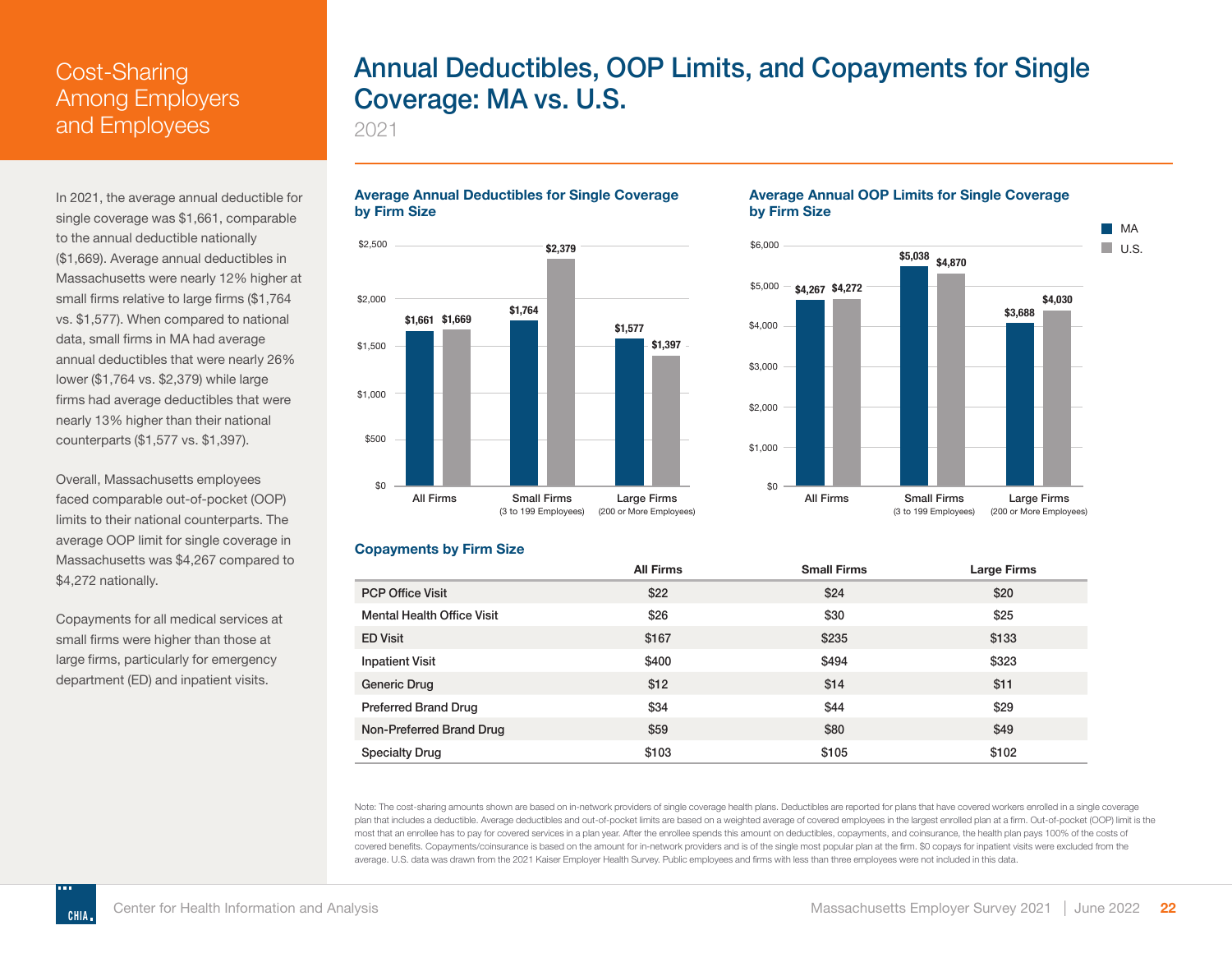<span id="page-23-0"></span>The decisions made by Massachusetts employers about whether to offer health insurance and in selecting carriers and health plans have important implications for the health care marketplace. The MES highlights some of the primary factors influencing employers' decisions. The 2021 MES asked employers about the most important reasons for offering and not offering insurance, reasons for selecting health insurance carriers/plan, and cost control strategies that were enacted within the past year.

#### **Key Findings:**

- The most common reason given for firms not offering health insurance was, "Employees are covered under another plan" (57%).
- Among employers who offered insurance, employers most commonly cited "It is the right thing to do" (87%) and "employee retention" (74%) as important reasons for offering health insurance.
- Sixteen percent (16%) of employers increased member cost-sharing (copays/coinsurance/deductibles) in health plans to control costs over the past year.  $\blacksquare$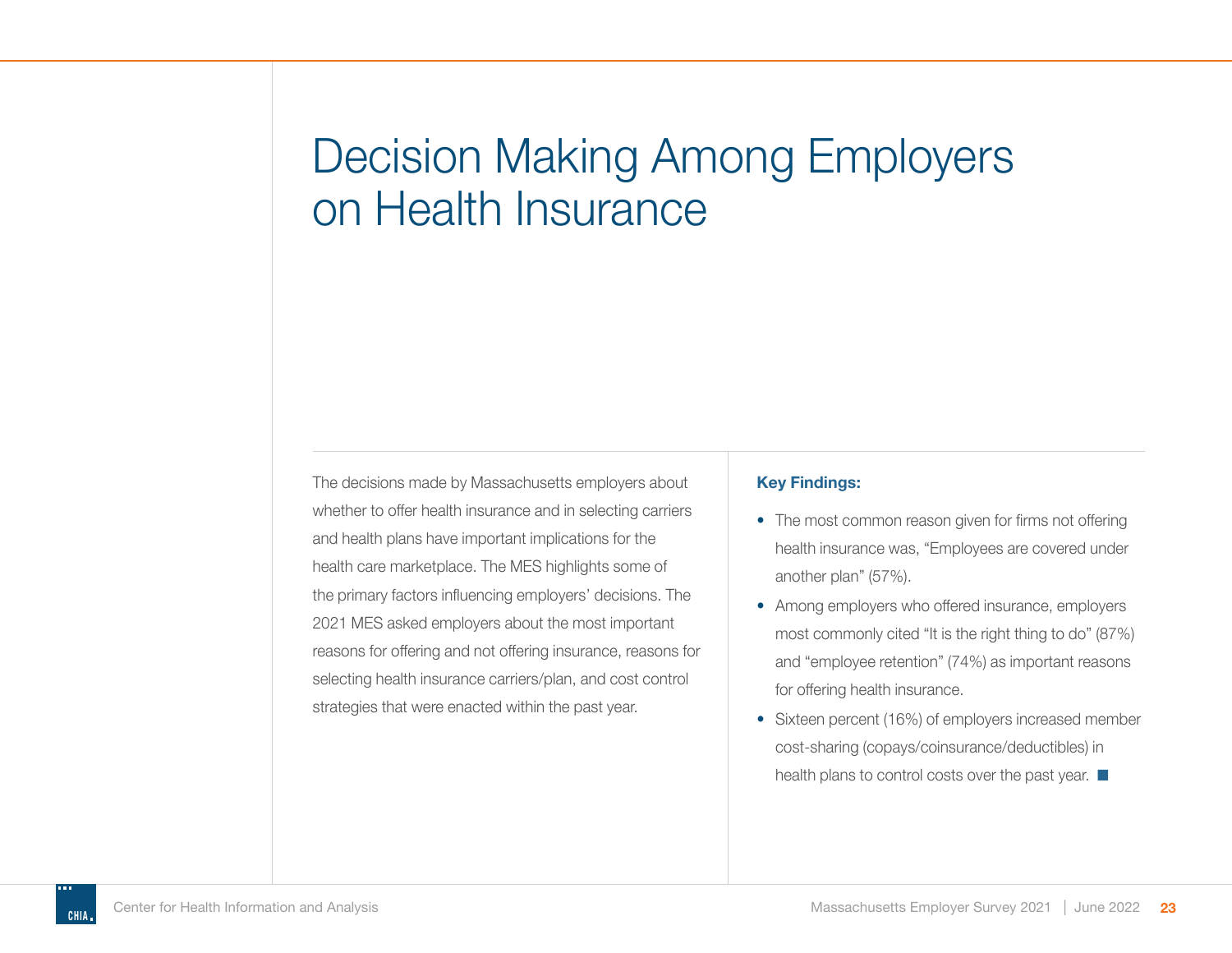<span id="page-24-0"></span>In 2021, 57% of firms not offering insurance cited that this was because employees are covered under another plan. This could include other employersponsored coverage through a spouse's plan, insurance from a private or public exchange, or public insurance such as Medicaid/Medicare.

The next most common reason for not offering health insurance was that the cost of insurance coverage is too high (54%).

# Employer Reasons for Not Offering Insurance

2021



Note: Rates were weighted by number of firms. Because survey respondents were allowed to select up to three reasons for the questions, percentages do not add up to 100%. Public employees and firms with less than three employees were not included in this data.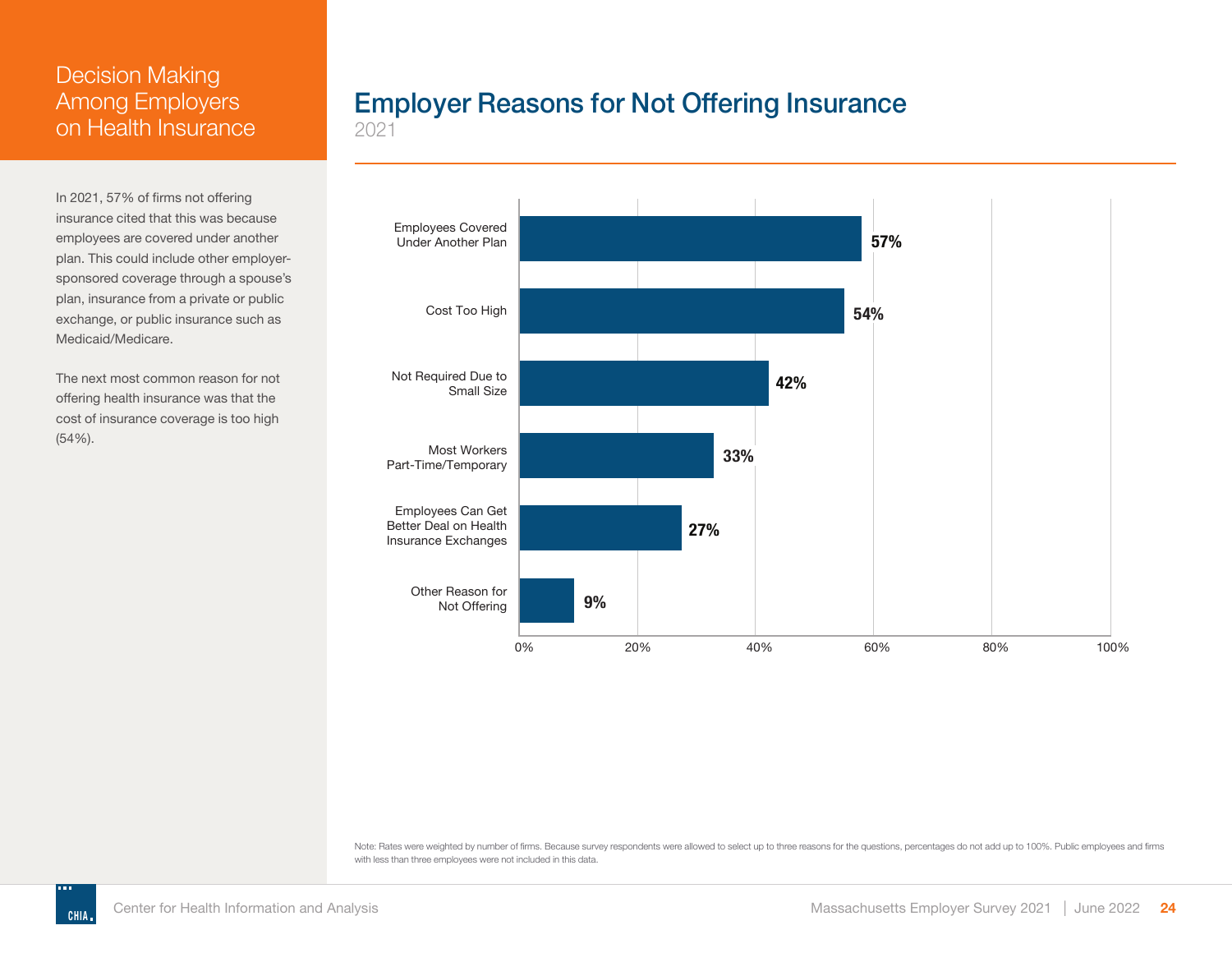<span id="page-25-0"></span>In 2021, among Massachusetts employers who offered insurance, most cited the reasons they offer as "It's the right thing to do" (87%) and "employee retention" (74%).

Among small firms, employee recruitment was the third most common reason for offering insurance.

For large firms, employee recruitment was a more popular reason for offering insurance to their employees than employee retention.

# Employer Reasons for Offering Insurance

2021



Note: Rates were weighted by number of firms. Because survey respondents were allowed to select up to three reasons for these questions, percentages do not add up to 100%. Public employees and firms with less than three employees were not included in this data.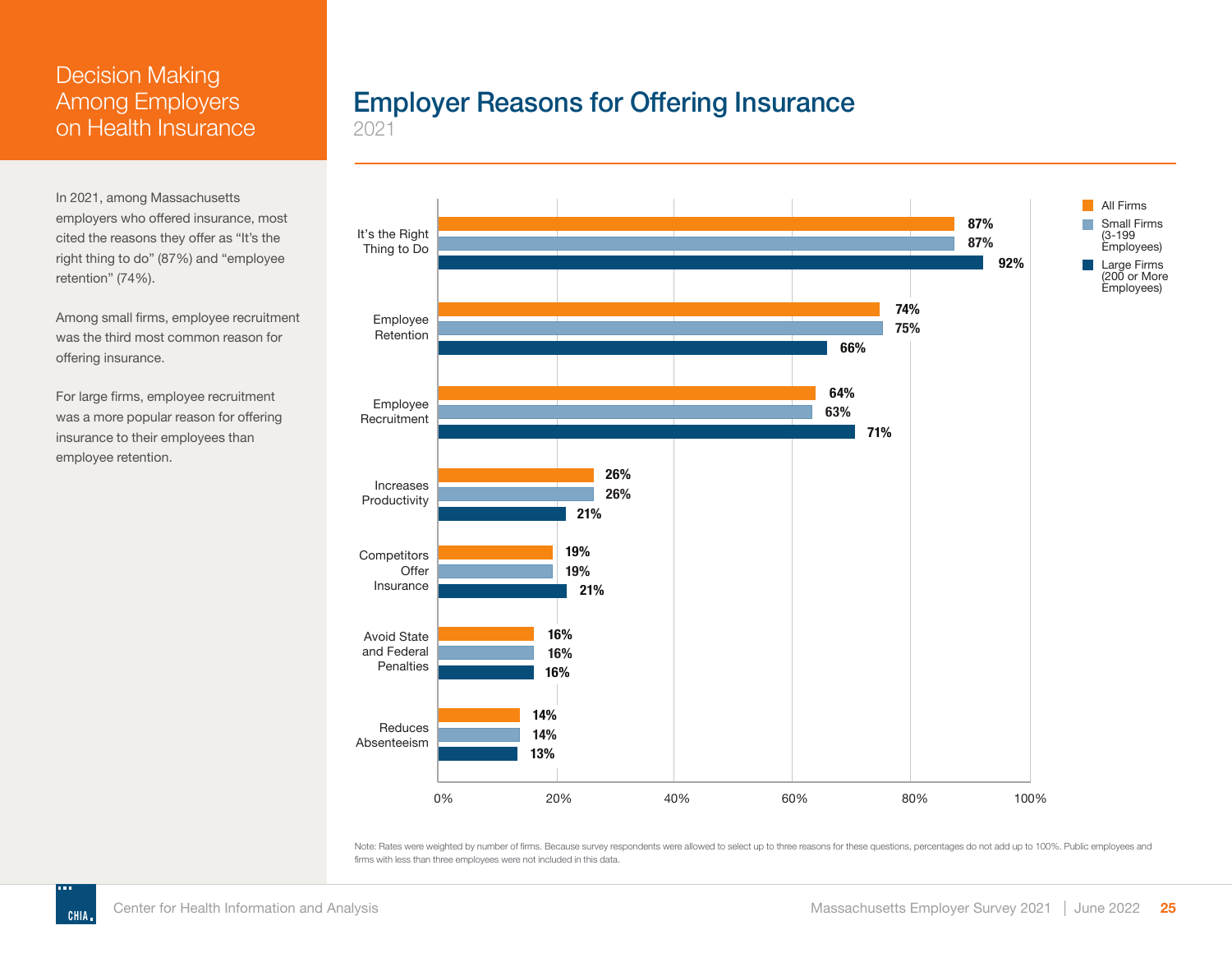<span id="page-26-0"></span>In 2021, Massachusetts employers reported cost of plan (91%), services covered (62%), and provider network (55%) as the most common reasons for selecting a health insurance carrier or plan.

The flexibility to create plan options was also cited by large employers as a factor in carrier/plan selection.

# Reasons for Selecting a Carrier or Plan

2021



Note: Rates were weighted by number of firms. Because survey respondents were allowed to select up to three reasons for these questions, percentages do not add up to 100%. Public employees and firms with less than three employees were not included in this data.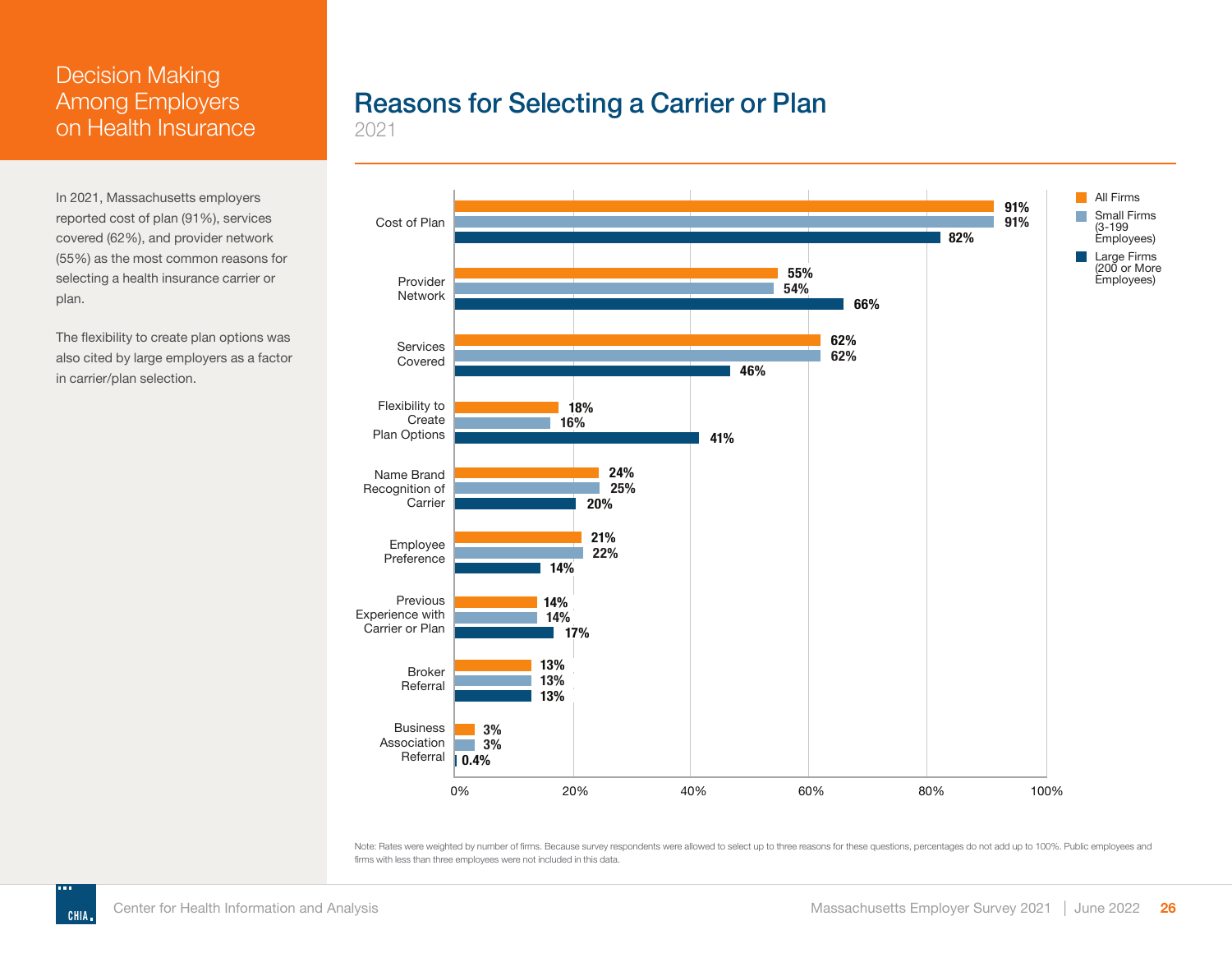<span id="page-27-0"></span>In 2021, 16 percent of all Massachusetts employers increased member costsharing (deductibles/copays/coinsurance) to control health care costs. Other strategies to control costs include changing carriers or plans (12%), offering wellness programs or incentives (6%), or offering a HDHP (10%).

Among small firms, the most commonly enacted cost control strategies were increasing member cost-sharing (16%), changing health carriers or plans (12%), and offering HDHPs (10%).

Among large firms, the most commonly enacted cost control strategies were offering wellness programs (16%) and offering HDHPs (11%).

# Cost Control Strategies Enacted by Employers

2021



Notes: The MES asked employers about what cost control strategies they had enacted within the past year. Because survey respondents were allowed to select more than one reason for these questions, percentages do not add up to 100%. Rates were weighted by number of firms. Public employees and firms with less than three employees were not included in this data.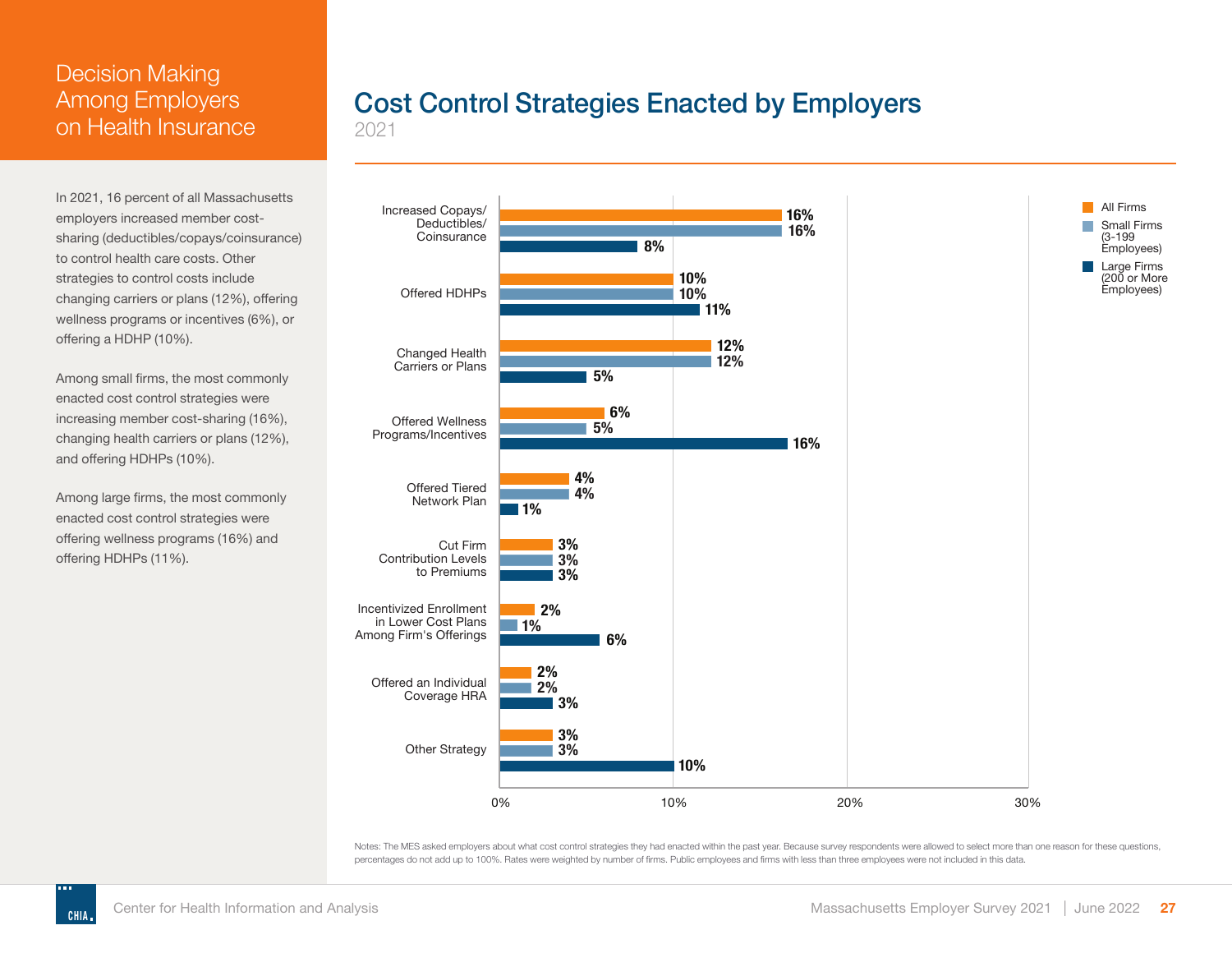<span id="page-28-0"></span>Massachusetts employers and employees have been significantly impacted by the economic disruption caused by the COVID-19 pandemic. Additionally, school, daycare, and other institutional closures created increased caregiving and domestic responsibility for many employees. Considering new threats to the health and safety of their employees, employers felt it necessary to implement new protocols and ways of working. In response to the changing health care environment, some employers implemented changes to their benefits offered. The 2021 MES included new questions to quantify the impacts of the COVID-19 pandemic on employers and employees across the Commonwealth.

#### **Key Findings:**

- Nearly one in 10 firms (9%) furloughed or laid off employees, and 21% of firms had employees who left voluntarily due to concerns about the COVID-19 pandemic.
- Among firms who had employees leave voluntarily, firms were most likely to report that workers with children (38%), those with underlying health conditions (34%), part-time workers (31%), older workers (28%), and women (28%) left voluntarily.
- Sixty-two percent of firms offered paid sick leave prior to March 2020, and 11% of firms newly offered this benefit as of March 2020.
- Since January 2020, firms expanded access to telehealth, waived or reduced cost-sharing for COVID-19 treatment, and expanded access to behavioral health services (49%, 18%, and 7%).  $\blacksquare$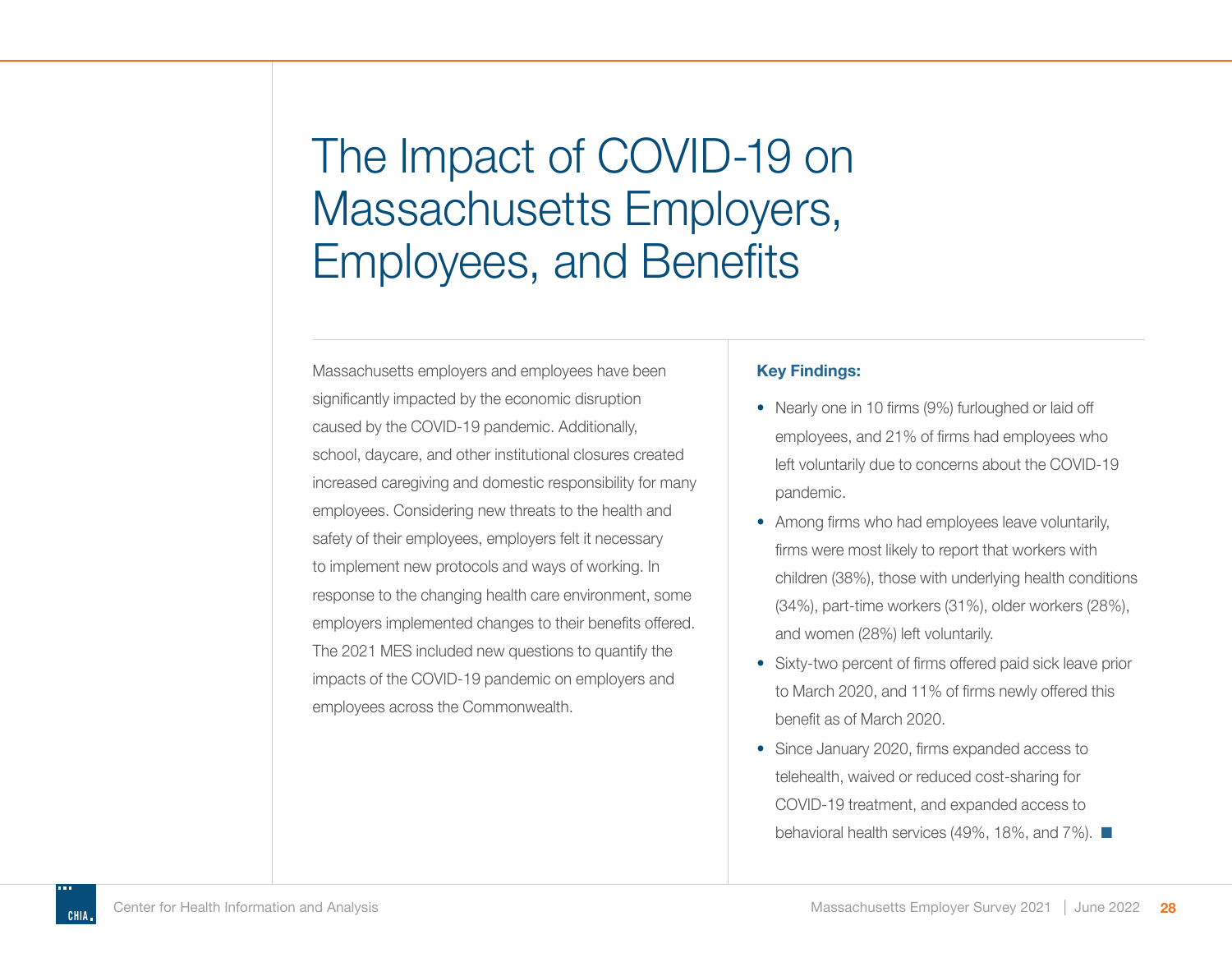<span id="page-29-0"></span>In 2021, 9% of firms furloughed or laid off employees during the COVID-19 pandemic. A slightly higher share of large firms furloughed or laid off employees compared to small firms (13% vs 9%).

Additionally, 21% of all firms had employees who left voluntarily during the COVID-19 pandemic. Among small firms, 20% had employees who left voluntarily, while nearly half (49%) of large firms had employees who left voluntarily during the pandemic.

# Firms with Any Employees Who Left During the Pandemic

2021

0% 10% 20% 30% 40% 50% **9% 9% 13% 21% 49% 20% All Firms** Small Firms (3-199 Employees) Large Firms (200 or More Employees) **Firms Who Furloughed or Laid Off Employees Firms With Employees Who Left Voluntarily**

Note: Rates were weighted by number of firms. Public employees and firms with less than three employees were not included in this data.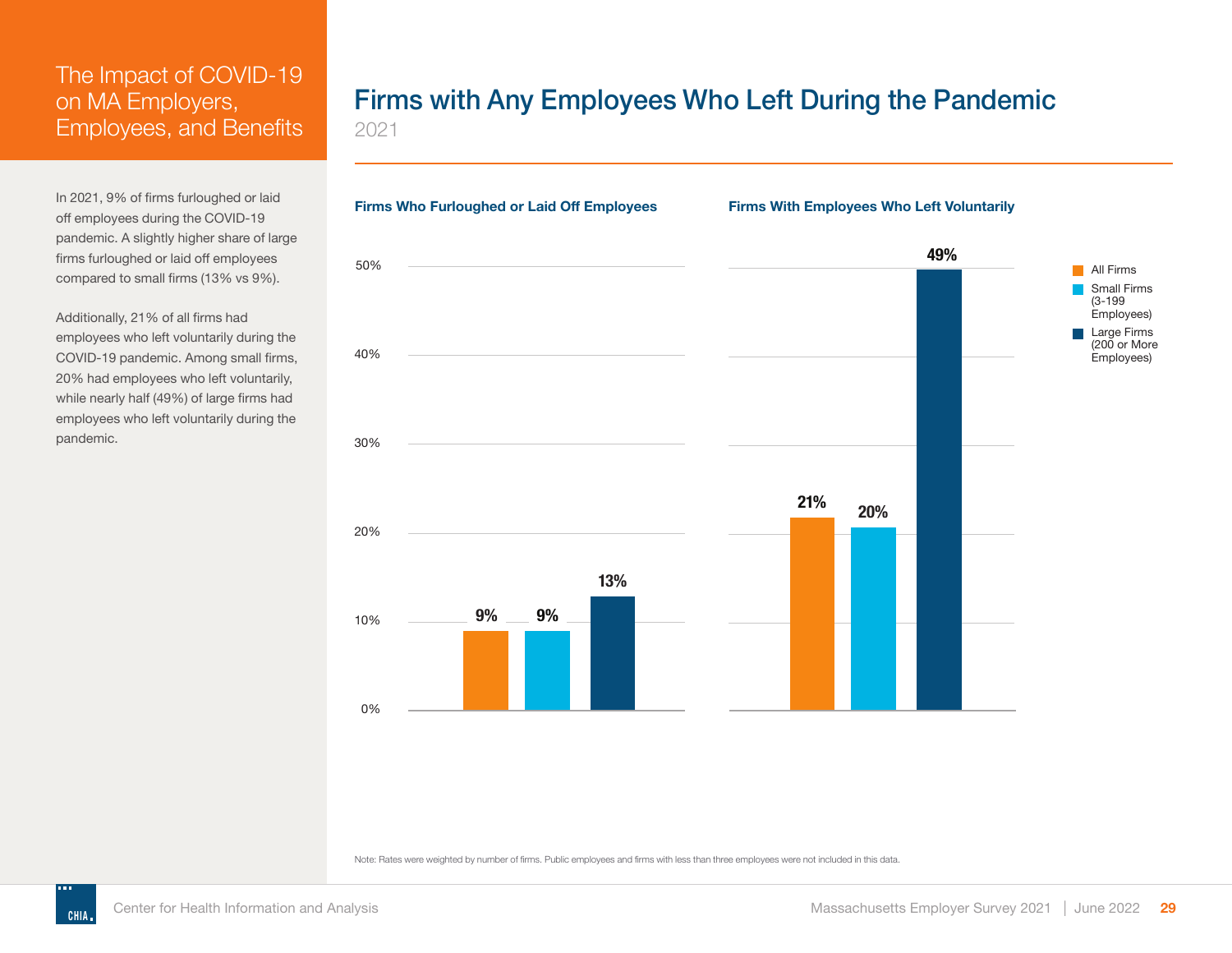<span id="page-30-0"></span>Among firms who had employees leave voluntarily, firms were most likely to report that workers with children (38%), those with underlying health conditions (34%), part-time workers (31%), older workers (28%), and women (28%) left voluntarily.

Among large firms, 71% reported that those with children or underlying health conditions left voluntarily. For large firms, this was followed by older workers (46%), those close to retirement (42%), women (33%), and part-time workers (29%).

### Groups of Employees Who Left Voluntarily During the Pandemic 2021



Note: Rates were weighted by number of firms. Because survey respondents were allowed to select more than one response for these questions, percentages do not add up to 100%. Public employees and firms with less than three employees were not included in this data.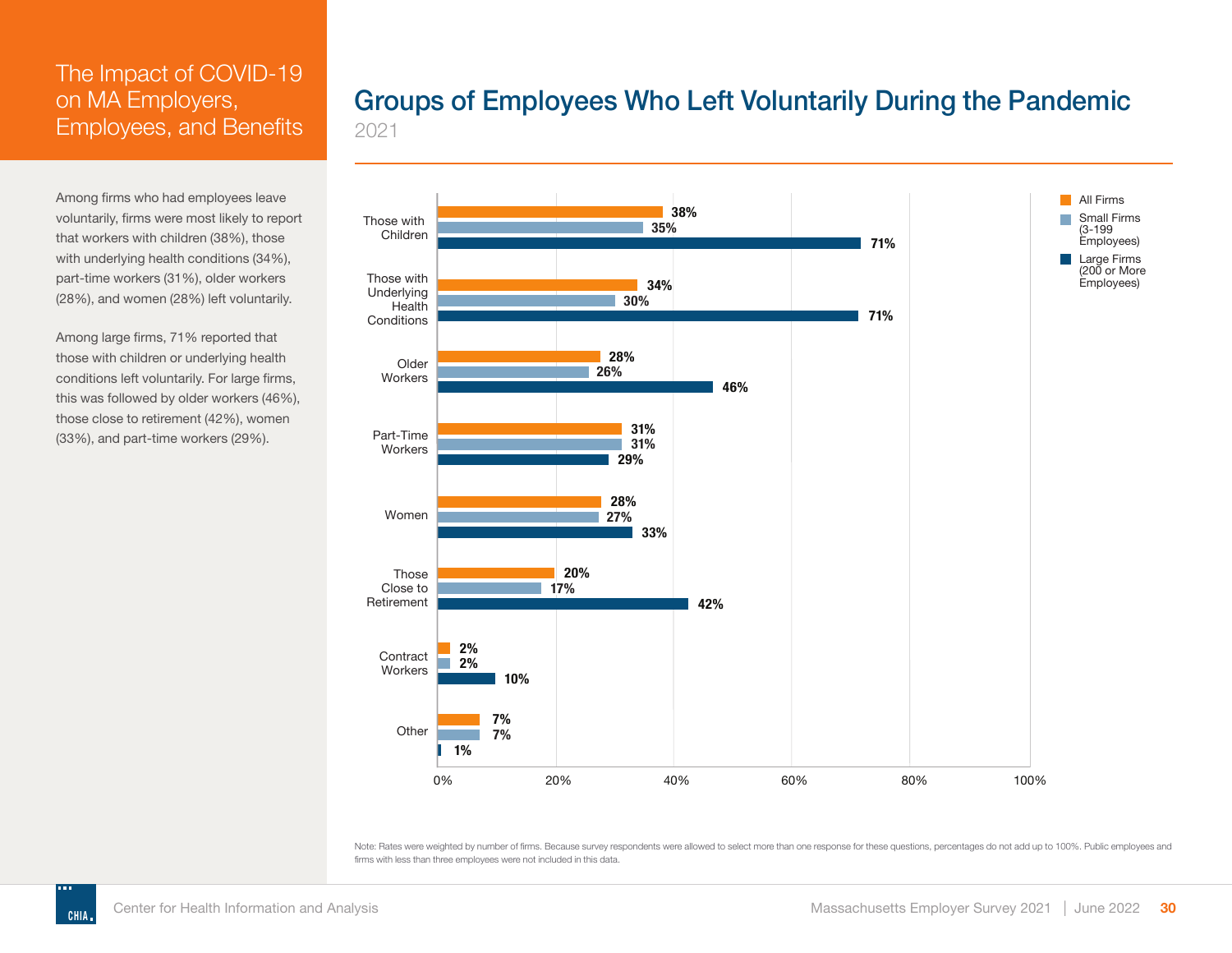<span id="page-31-0"></span>Sixty-two percent of firms offered paid sick leave prior to March 2020, and 11% of firms newly offered this benefit as of March 2020. Seven percent of firms newly offered retirement plans, 6% newly offered dental insurance (6%), and 5% newly offered disability insurance (5%), or a vision plan (5%).

Among large firms, dental insurance (8%) and vision plans (12%) were more likely to be added as new benefits compared to small firms. Large firms were also more than twice as likely as small firms to have added Employee Assistance Programs (6%) or Pre-Tax FSA plans (5%).

Across all types of benefits, large firms were more likely to offer benefits and add new benefits over time.

# Firms Newly Offering Benefits Since March 2020

2021



Note: Rates were weighted by number of firms. Percentages may not add up to 100% because of rounding. Public employees and firms with less than three employees were not included in this data.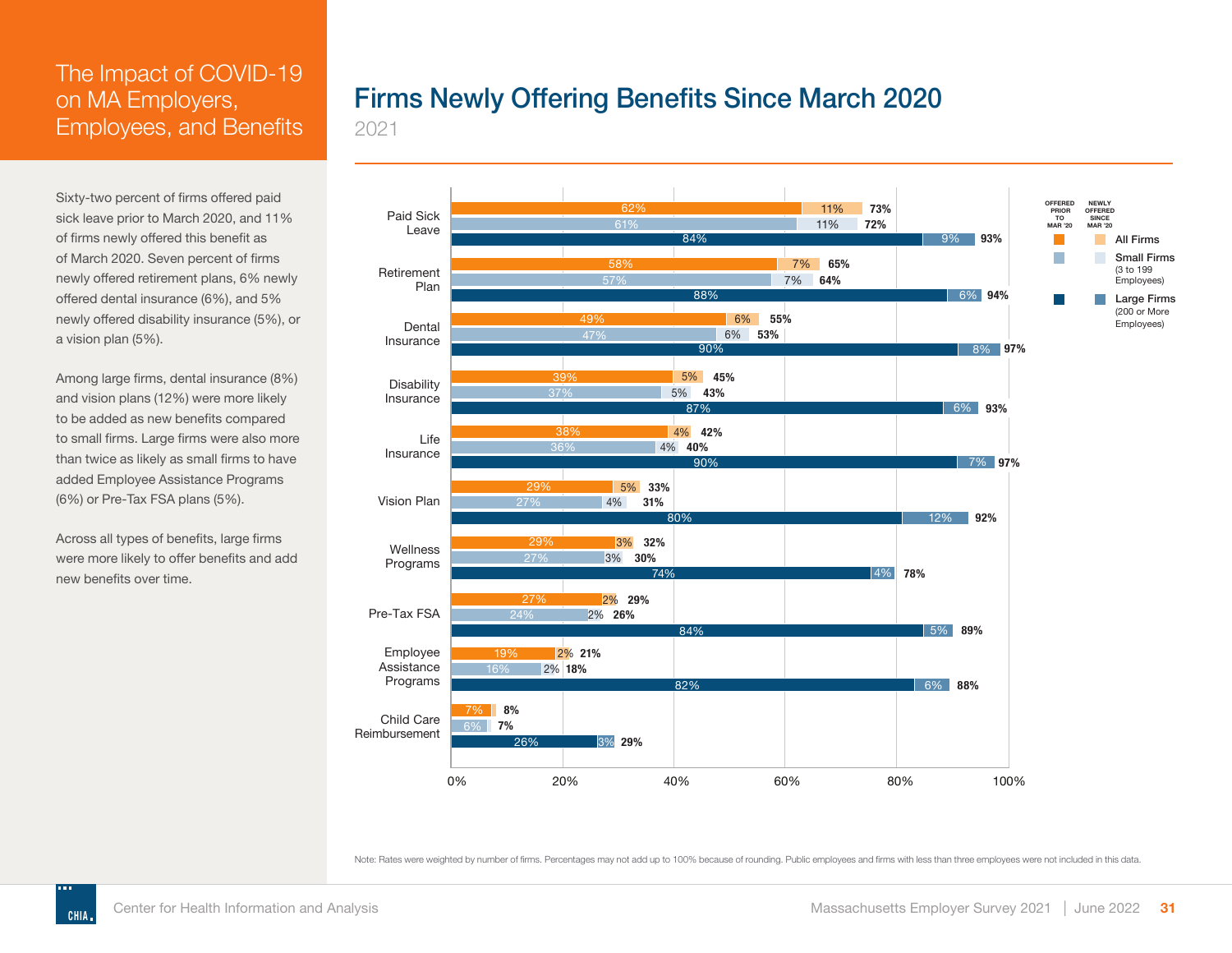<span id="page-32-0"></span>Since January 2020, nearly half (49%) of firms expanded access to telehealth and 18% waived or reduced cost-sharing for COVID-19 treatment.

Among large firms, 75% expanded access to telehealth, and nearly half (47%) waived or reduced cost-sharing for COVID-19 treatment. Firms also implemented changes to their mental health or substance use policies, with 6% waiving or reducing cost-sharing for these services, and 7% expanding the number of providers for these services in the plan's network.

### Firms that Implemented Changes in Benefits since January 2020 2021



Note: Rates were weighted by number of firms. Percentages may not add to 100% due to rounding. Public employees and firms with less than 3 employees were not included in this data.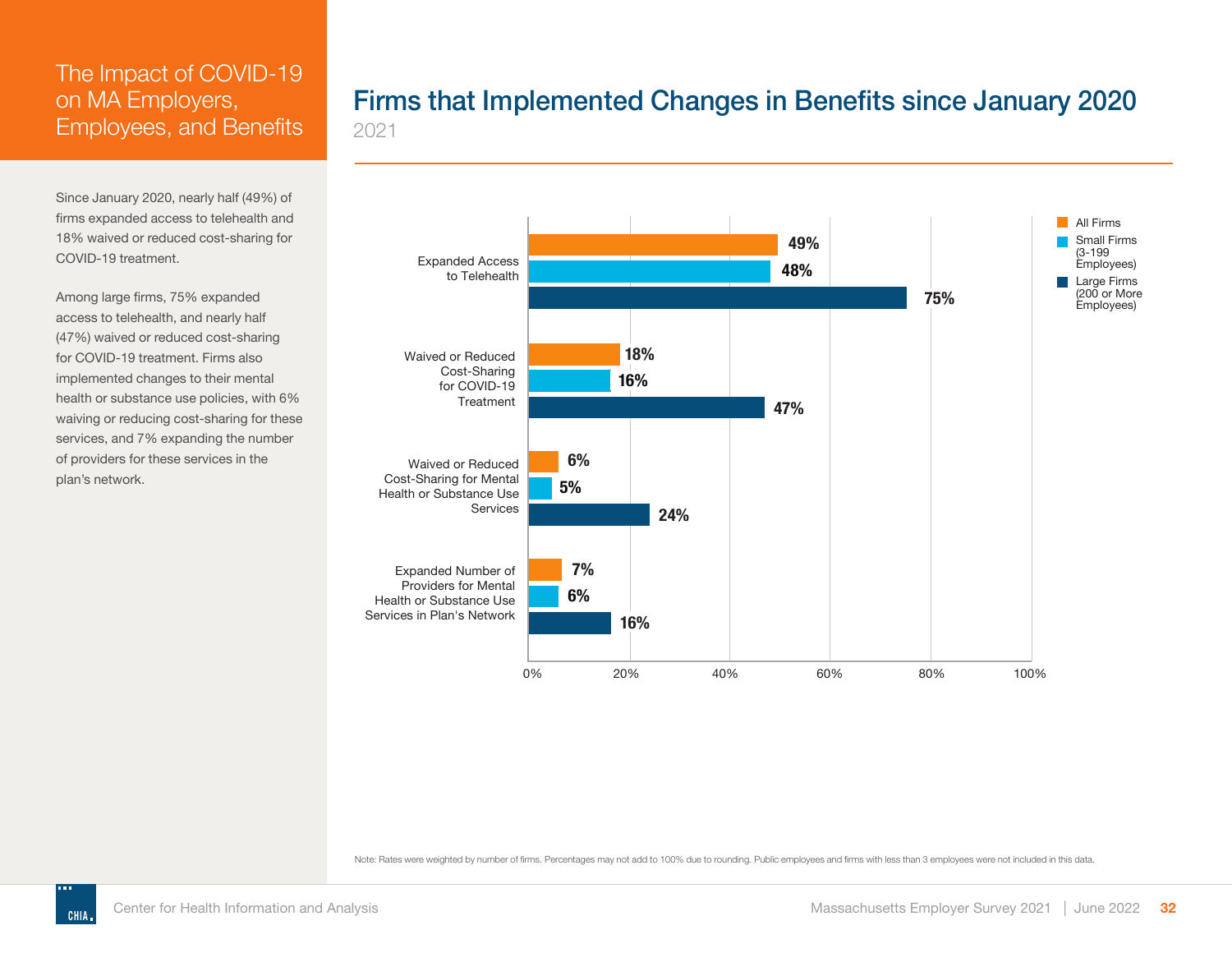# <span id="page-33-0"></span>About the Methodology

The Massachusetts Employer Survey (MES) was conducted on a biennial basis from 2001 through 2009; annually in 2010 and 2011; and resumed on a biennial basis from 2014-2018. Data collection for the latest MES originally was scheduled to be completed in 2020; however, due to the disruptions caused by the COVID-19 pandemic to Massachusetts businesses, data collection was paused in March 2020. Multiple surges of COVID-19 proved that efficient and representative data collection was not possible during the calendar year of 2020. The MES data collection restarted in May 2021.

As data collection progressed, it became clear that the pandemic had created a shift in the workplace environment. Many employees moved from working in an office setting to working from home. This was initially a temporary measure to reduce the spread of COVID-19 but became a standard practice for many firms. This

created new challenges in identifying and then reaching an employee that could provide information about a firm's health benefits. This structural change and the additional effort required to speak with employees pushed the original timeline for data collection into January 2022. This also led to the implementation of a second version of the MES; a much shorter survey tailored to gather information on the offering of health insurance and the eligibility and enrollment of employees in ESI plans.

The 2021 questionnaire was based on previous CHIA survey instruments but included several substantial modifications since 2018. First, a new module of questions was included on the impact of COVID-19 on employers, employees, and benefits offered. Secondly, enrollment and cost-sharing data was collected for all plans offered at a firm (up to 5 plans), compared to in 2018 where data was collected for the plan with the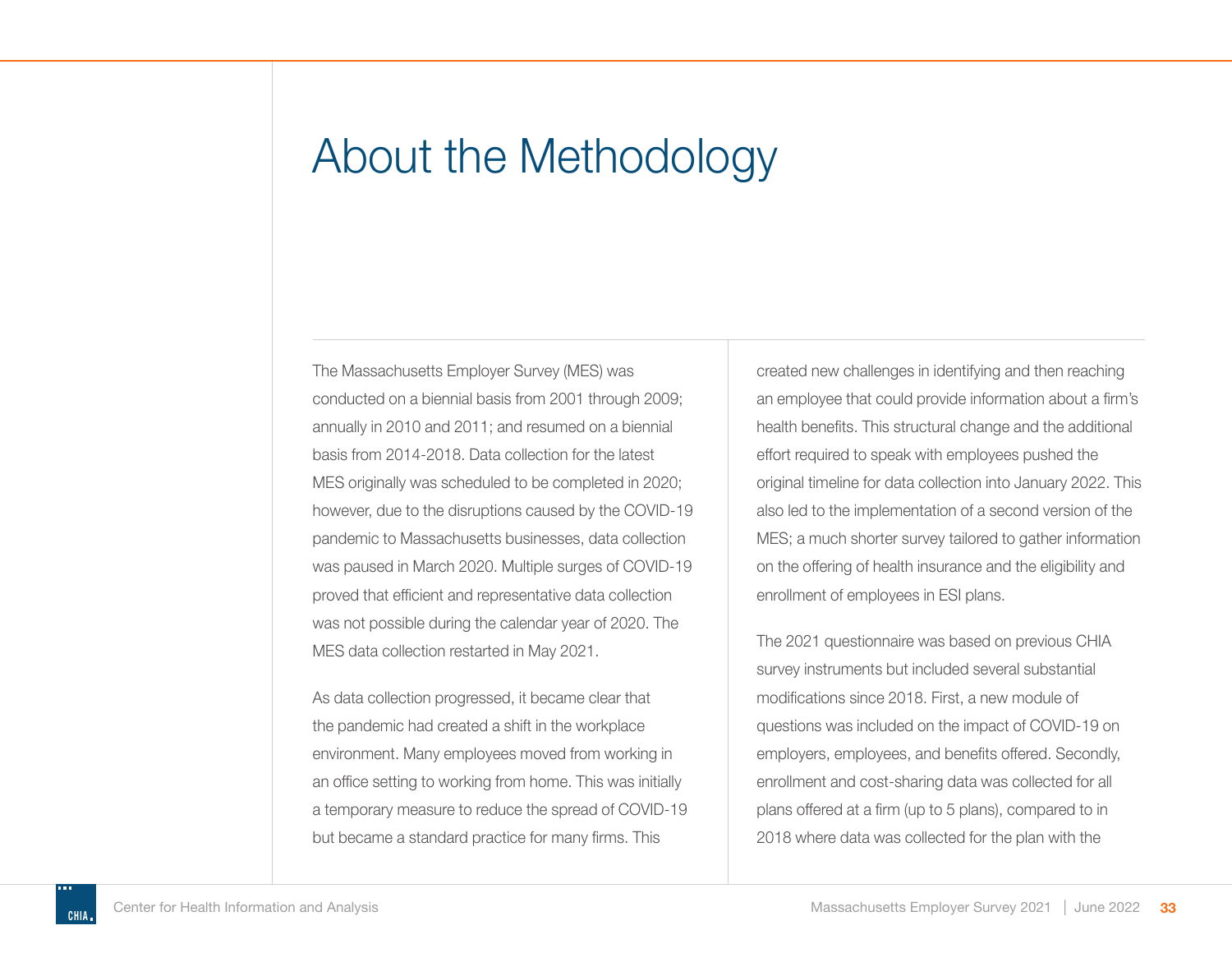largest enrollment within each plan type (HMO, PPO, POS, Indemnity). Many other components of the survey have remained over time. Changes to the questionnaire have been documented in field reports from each of the survey years and can be found at [http://www.chiamass.](https://www.chiamass.gov/massachusetts-employer-survey/) [gov/massachusetts-employer-survey/](https://www.chiamass.gov/massachusetts-employer-survey/).

Like the 2018 MES, the 2021 MES uses firms (e.g., CVS as an organization) rather than establishments (e.g., an individual CVS worksite) as the sampling unit. Because of this difference, estimates from MES reports published prior to 2016 are not directly comparable to 2016, 2018, or 2021 estimates. The target population for the survey contained firms, standalone and headquarters only, with establishments located in the state of Massachusetts. This includes firms fully located in the state, as well as firms headquartered outside but with establishments inside the state. The firm size categories for analyses presented in this report were based on the self-reported number of employees in Massachusetts. We excluded federal, state, and other public employers, as well as employers with fewer than three employees in the state.

The sample of employers was drawn from Dun's Market Identifiers (DMI) business database available from Marketing Systems Group (MSG). Sampling was based

on six employee size classes and nine NAICS sector groups (either individual NAICS sectors or combinations of two or more sectors) resulting in 54 sampling strata. The 2021 sample included 2016 and 2018 MES respondents, the so-called panel sample. The purpose of retaining the panel sample is to improve survey completion rate and allow for longitudinal data analysis. The final data (combined version) included 806 total firms, including 593 firms completing the long version, 29 firms that did not complete the entire long version but answered all questions regarding the number of eligible and enrolled employees, and 184 firms only completing the short version. The response rate for the 2021 MES was 15% for the long version and 19% for the combined version.

Weighting adjustments were applied to address differences in sample selection and response rates. Post-stratification by firm size and industry was also implemented.

Sampling, data collection, and weighting were conducted by Market Decisions Research (MDR) in collaboration and under contract with CHIA. Analysis was conducted with support from MDR. Additional information on the survey methodology can be found in the [survey methods repor](https://www.chiamass.gov/assets/docs/r/survey/Massachusetts-Employer-Survey-Methods-CHIA-2021.pdf)t.  $\blacksquare$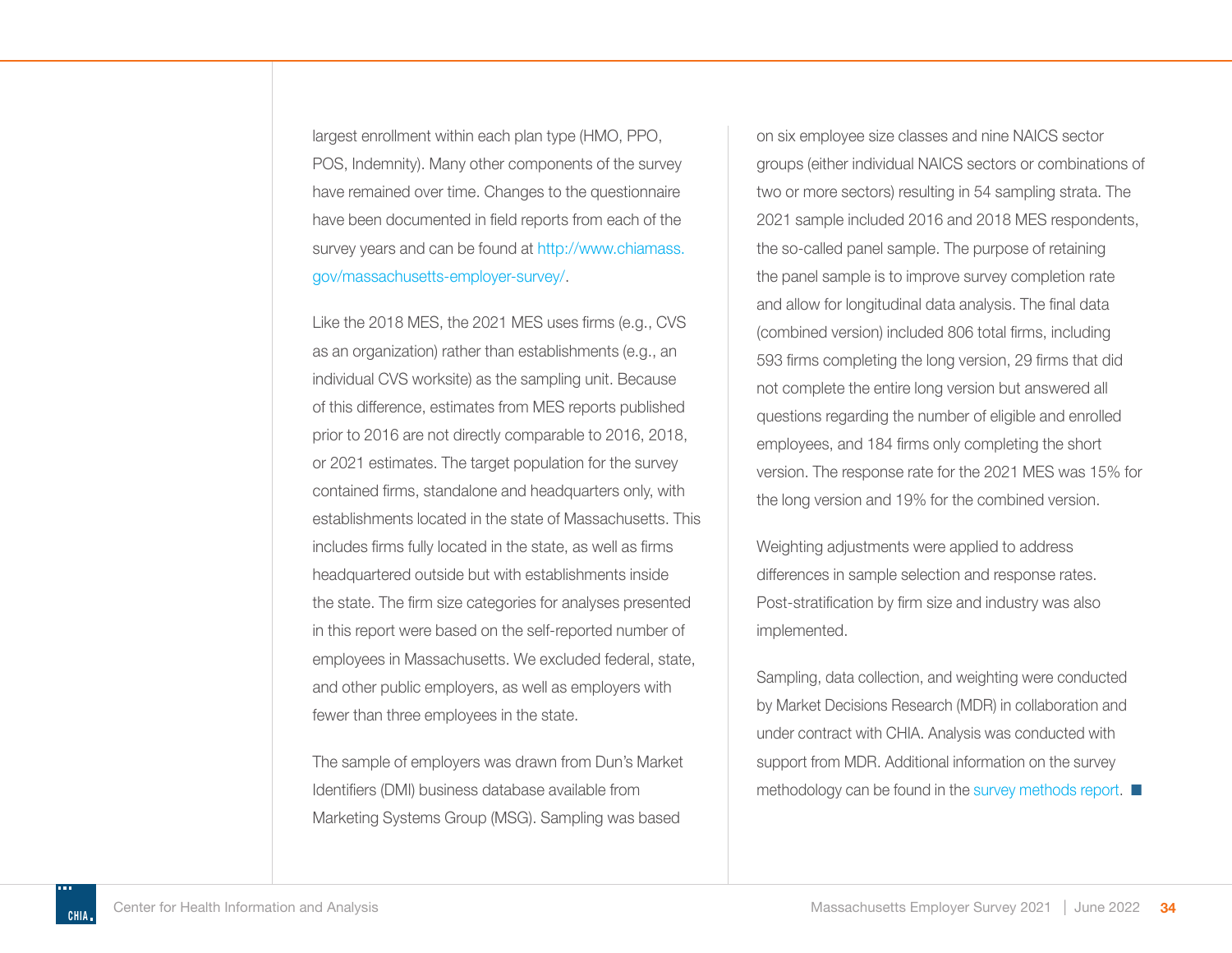# <span id="page-35-0"></span>Glossary of Terms

**Coinsurance:** The proportion of costs the member pays for a covered health care service.

**Copayment:** A fixed amount defined in an insurance policy and paid by a member each time an eligible medical service is accessed.

**Cost-sharing:** The amount of an allowed claim the member is responsible for paying. This includes any deductibles, copayments, and coinsurance payments for the services rendered.

**Deductible:** A fixed dollar amount a member must pay each year before the health plan begins paying benefits for the member. Some services may be exempt from a deductible. This is a separate charge from any copayments or coinsurance.

**Family coverage:** A health plan that covers the employee and family members (e.g., spouse/domestic partner, and/ or children).

**Health Connector:** The Commonwealth's state-based health insurance marketplace where individuals, families, and small businesses can purchase health plans from insurers.

**Health Maintenance Organizations (HMOs):** Insurance plans that have a closed network of providers, outside of which coverage is not provided, except in emergencies. These plans generally require members to coordinate care through a primary care physician.

**Health Reimbursement Account (HRA):** A savings account funded on a pre-tax basis by an employer, with no contribution from the employee; the funds are not portable from job to job. Employees may use the funds for medical care or services.

**Health Savings Account (HSA):** Medical savings accounts available to employees enrolled in a high deductible health plan. Pre-tax contributions can be made by both employees and employers and can be used to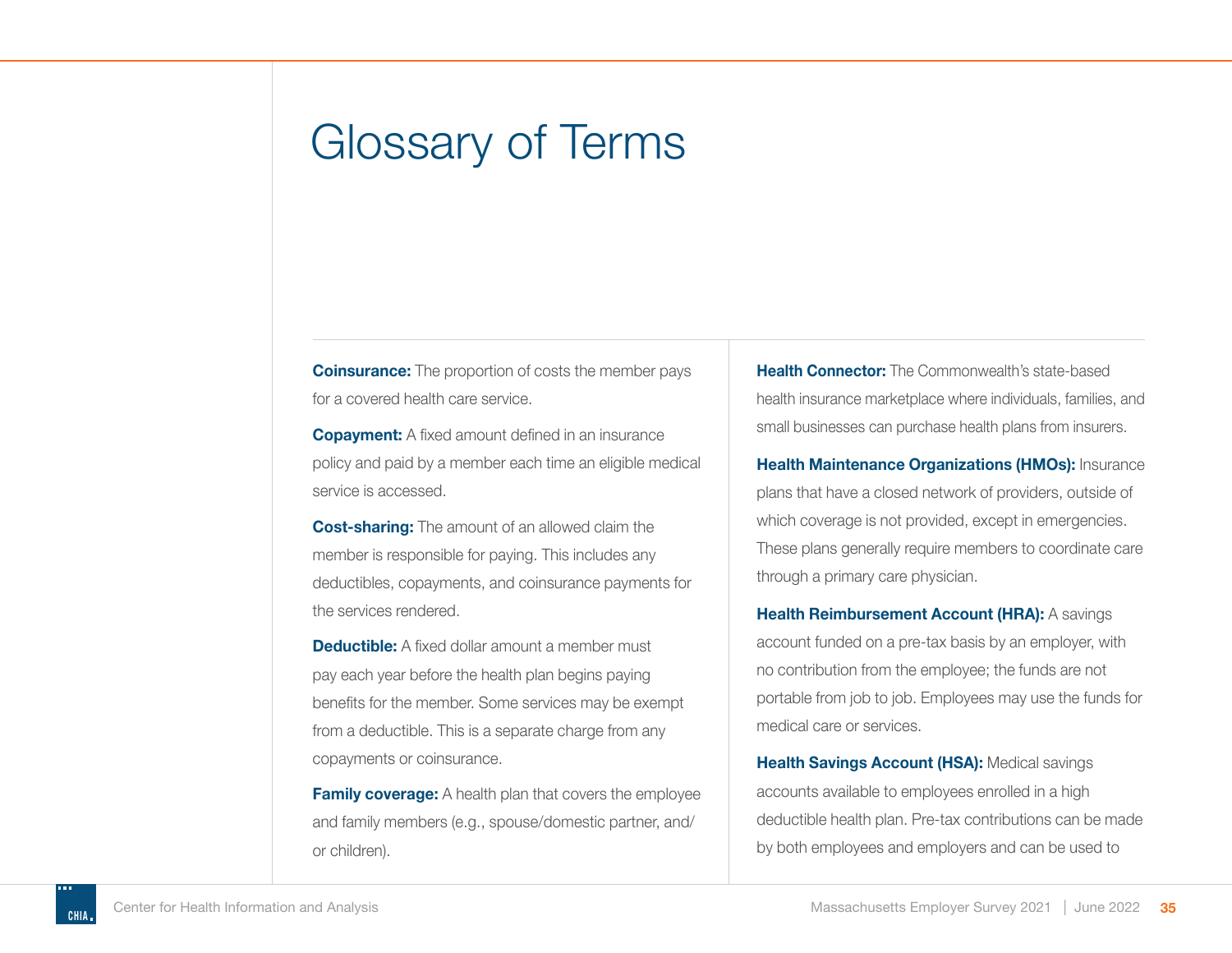pay for qualified medical expenses. Unspent funds roll over year to year and job to job.

**High Deductible Health Plans (HDHPs):** As defined by the Internal Revenue Service, health plans with an annual single deductible of at least \$1,400 and a family deductible of at least \$2,800 for in-network or preferred providers in 2021.

**Indemnity Plans:** Insurance plans which have no preferred provider networks and members incur the same cost-sharing regardless of where they seek care. Indemnity plans generally do not require enrollees to select a primary care physician and referrals are not required to see a doctor or specialist. Indemnity plans are also sometimes referred to as "fee-for-service" plans.

**Limited or Narrow Network Health Plans:** A health insurance plan that offers members access to a reduced or selective provider network, which is smaller than the payer's most comprehensive provider network within a defined geographic area and from which the payer may choose to exclude from participation other providers who participate in the payer's general or regional provider network. This definition, like that contained within Massachusetts Division of Insurance regulation 211 CMR 152.00, does not require a plan to offer a specific level of cost (premium) savings in order to qualify as a limited network plan.

**Out-of-pocket limit:** The maximum amount that an enrollee has to pay for covered services in a plan year. After the enrollee spends this amount on deductibles, copayments, and coinsurance, the health plan pays 100% of the costs of covered benefits.

**Point of Service (POS):** Insurance plans that generally require members to coordinate care through a primary care physician and offer both in-network and out-ofnetwork coverage options.

**Preferred Provider Organizations (PPOs):** Insurance plans that identify a network of "preferred providers" while allowing members to obtain coverage outside of the network, though at typically higher levels of cost-sharing. PPO plans generally do not require enrollees to select a primary care physician.

**Premium:** The full amount the policy-holder and/or their sponsor (e.g., employer) pays to the health plan to purchase health coverage.

**Private Exchange:** A virtual marketplace where employers choose and at least partially fund the health benefit plans and products they wish to offer to their employees. Private exchanges generally are created by insurers or brokers and are different from the public exchanges run by the states or the federal government.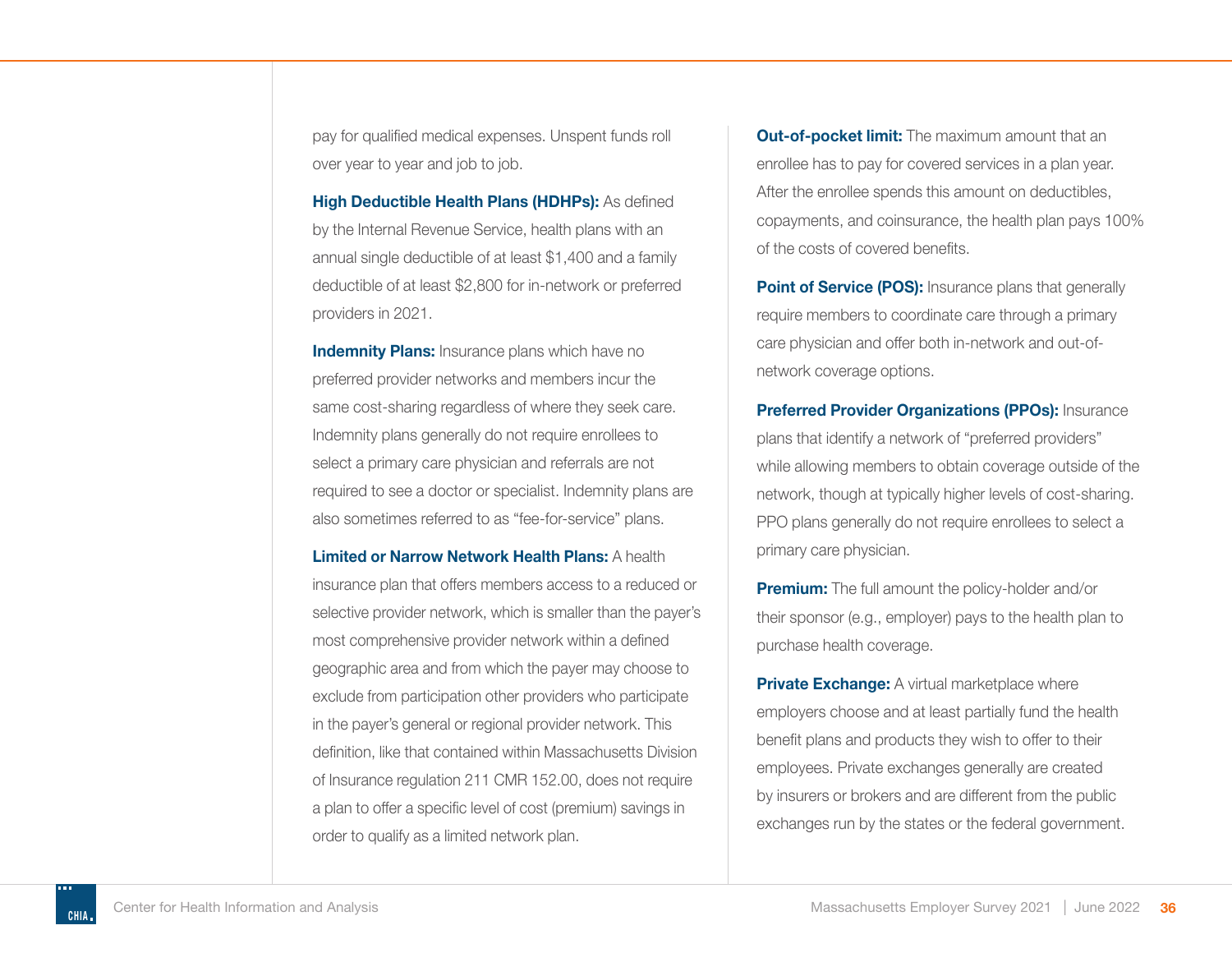**Public Exchange:** Public exchanges are similar to private exchanges in that they are online marketplaces where employers and employees can shop for health insurance coverage, though public exchanges are run by state or federal governments. Though public exchanges

are government-led, the health plans offered in public exchanges are run by private health insurance companies.

**Single coverage:** A health plan that covers the employee only.  $\blacksquare$